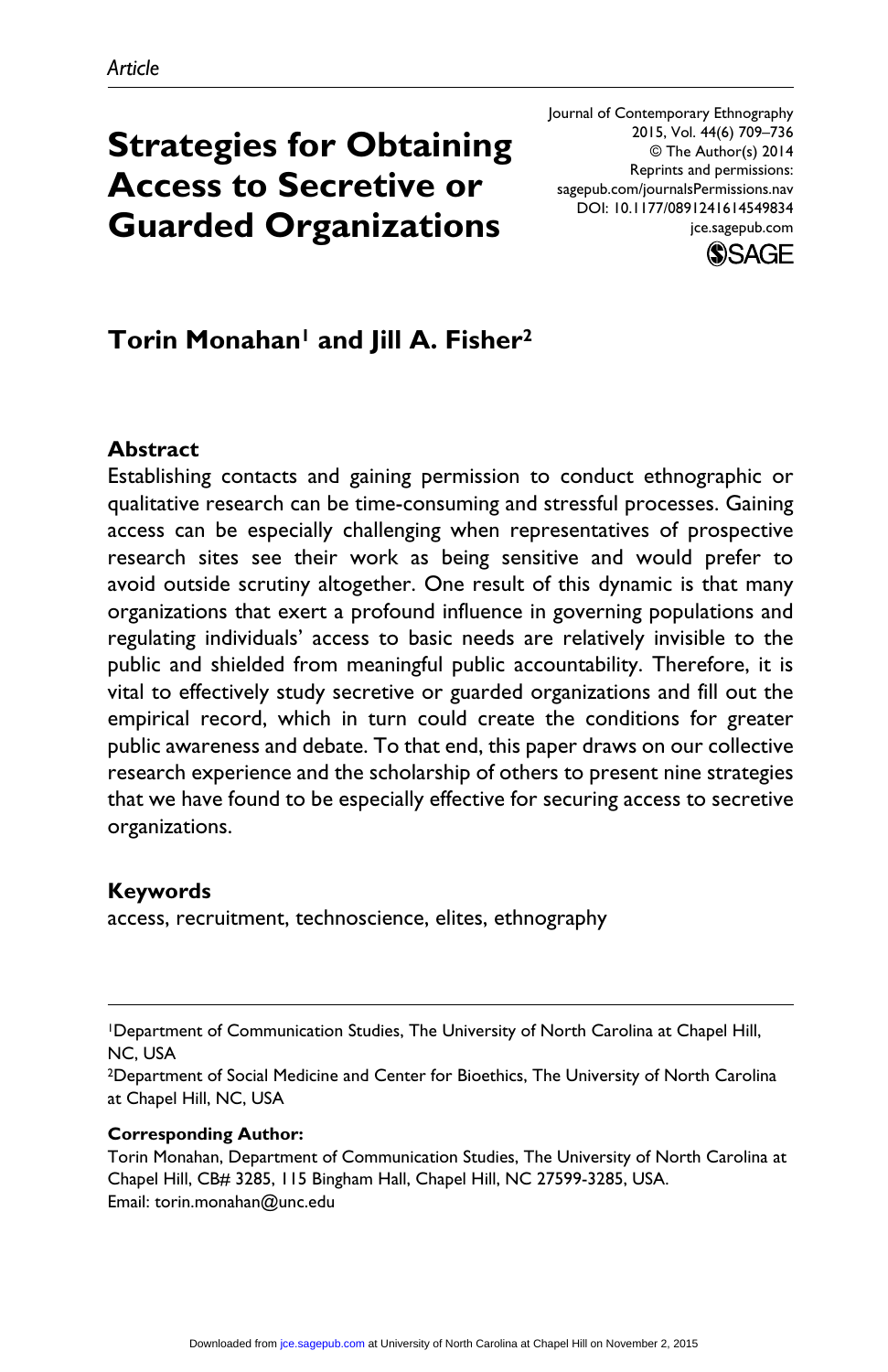There are many challenges to performing robust field research. Depending on the area of inquiry, scholars might find that *initiating* the project is the most difficult step of all. Establishing contacts and gaining permission to conduct ethnographic or qualitative research can be time-consuming and stressful processes that require researchers to be creative problem-solvers. In some cases, researchers simply change their focus of study entirely when they encounter persistently closed doors at their selected field sites.

While some domains have historically been easier for researchers to access, the worlds of technoscientific knowledge production are notoriously difficult to study. As science and technology studies scholars, we are cognizant of the unique methodological obstacles to investigating scientific or high-tech organizations. Part of the challenge lies in overcoming dominant societal beliefs about impartial scientific facts and neutral technological artifacts. When scholars cultivate a sensibility that sees technoscientific domains as subcultures in their own right, engaged in value-laden practices, this in turn opens these domains up to critical inquiry and cultural critique (Helmreich 2009; Latour and Woolgar 1986; Traweek 1988). The greater challenge, though, is usually the much more pragmatic one of obtaining access to sites whose practitioners, for a variety of reasons, would prefer to avoid outside scrutiny.1 Our own research projects provide examples of this dynamic in action. In the case of organizations engaged in surveillance, practitioners are often keenly aware that any negative representation of their activities could invite public backlash, legal action, or dissolution of their organizations. In the case of private companies producing new technologies or pharmaceuticals, imperatives to guard trade secrets and protect brand images can compel such companies to seal themselves off completely from outside researchers. One outcome of these protective measures is that organizations that exert a profound influence in governing populations and regulating individuals' access to basic needs are relatively invisible to the public and shielded from meaningful public accountability.

Therefore, it is vital to study secretive organizations effectively and expand the empirical record, which in turn could create the conditions for greater public awareness and debate (Nader 1972). To that end, this paper draws upon our collective research experience to present strategies that we have found to be especially effective for securing access to well-guarded field sites. Some of the sites to which we have gained access include Department of Homeland Security (DHS) "fusion centers," intelligent transportation centers, hospitals, and companies conducting pharmaceutical clinical trials. Because our own research projects have centered on technoscientific organizations in the United States, we filter our discussion of secretive and guarded field sites through those experiences, but we also reference the work of colleagues who have used similar strategies to access a range of organizations in other countries.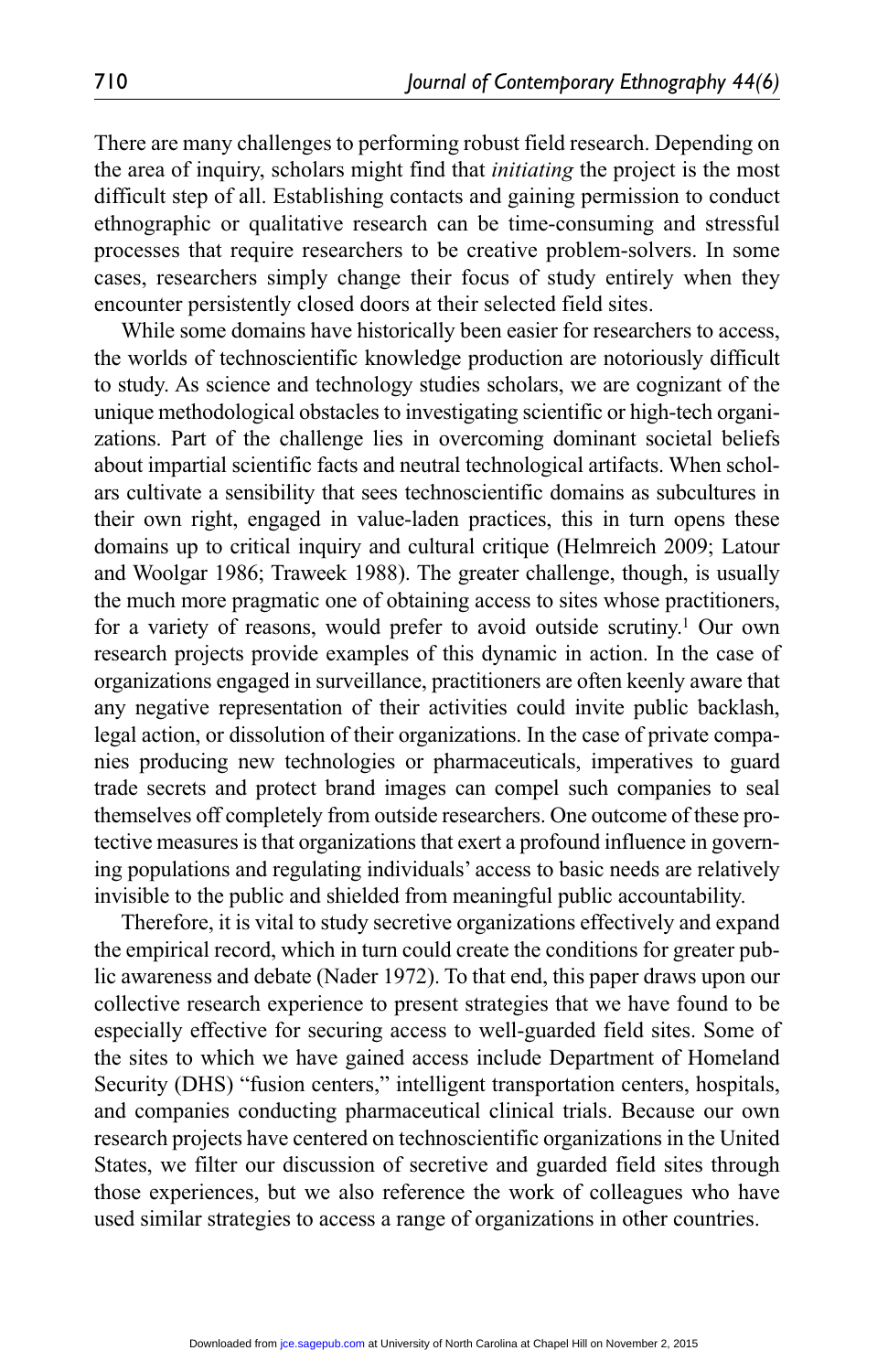In the pages that follow, we provide an overview of some of the scholarly literature on access before outlining a series of specific strategies for gaining access to reticent field sites. While the emphasis will be on offering practical tips for researchers to use and develop to meet their own needs, our larger goal is to encourage creative responses to the myriad challenges researchers face in the field.

# **Perspectives on Access**

It is unfortunate that many qualitative research books have surprisingly little to say about obtaining access to field sites or recruiting interview subjects (e.g., Becker 1998; Charmaz 2006; Stark and Roberts 2002). In the wider literature, there is some consensus that one should work through existing networks to try to find a "known sponsor" or "orienting figure" who could provide referrals or facilitate entry into the field (Patton 2002; Vallance 2001; Weiss 1994) and that negotiating access is an ongoing process (Burgess 1991), but the assumption seems to be that because field sites vary radically, specific approaches might not be transportable from one site to the next (Emerson 2001).

When it comes to gaining access to secretive sites or "elite" informants, issues of power dynamics and differentials come to the fore.2 One practical difficulty is that individuals in positions of relative power may be more likely to refuse to participate in research studies (Berg 2009; Cochrane 1998; Hertz and Imber 1993).3 Organizations typically have a range of gatekeepers as well, such as receptionists or assistants (Patton 2002), and some of them may functionally serve as professional gatekeepers, such as public relations staff (Thomas 1994), whose job is not just to filter outside requests but to respond to them, making it difficult for researchers to assert that their inquiries were not taken seriously. It also is not uncommon for informants to conduct searches on researchers before deciding whether to respond to requests (Ostrander 1993), and, as we have found, this often entails them reading the requestor's publications or website material to ascertain whether the researcher's politics are aligned with their own or their organization's mission.

Other difficulties can arise in the agreements researchers make with the organizations they study. Once initial contact is established, researchers can engage in "commitment acts" (Feldman, Bell, and Berger 2003) to gain goodwill, or they increasingly consent to assist organizations in some demonstrable way as a condition (or precondition) of access. This "reciprocity model" (Patton 2002) of gaining entry can take many forms: interning, writing reports or grant proposals, giving lectures, conducting analyses of preexisting data, introducing informants to others, or otherwise working on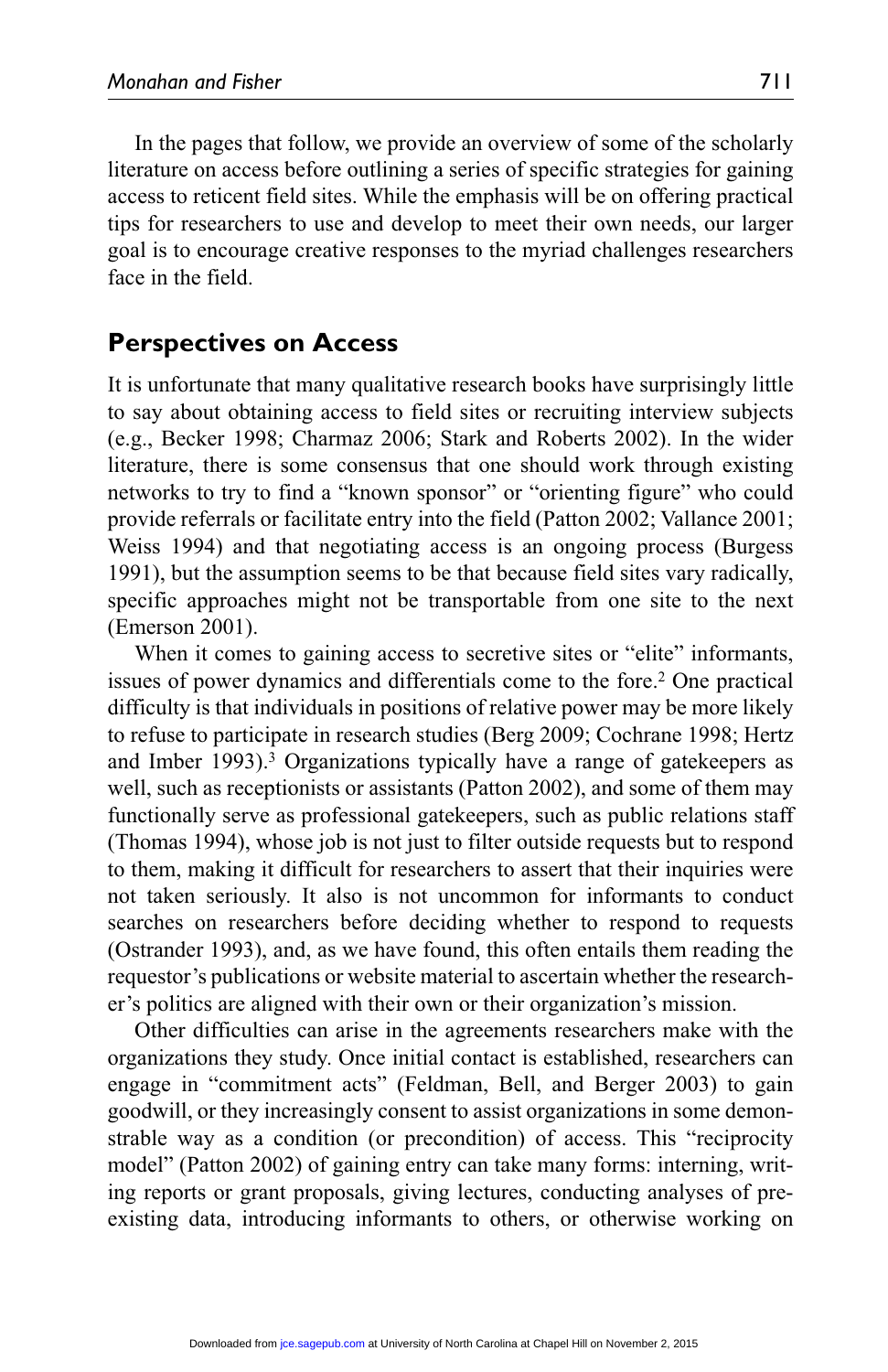projects that are not a core part of the researcher's study. While there can be benefits from reciprocity arrangements, they also introduce a host of risks to research participants as well as the researcher, including ambiguities with informed consent, unclear lines between what does and does not count as research, competing claims to intellectual property, co-optation of the research project, self-censorship, and exploitation of researchers, many of whom may be in vulnerable positions with respect to their universities or the job market.

The very notion of studying influential organizations or people in positions of relative power calls into question the applicability of other innovative modes of collaborative research that are intended to empower research participants. As Bruce Berg (2009) writes, "*critical ethnography* is an orientation where the researcher has a concern about social inequalities and directs his or her efforts toward positive change . . . and empowerment for participants" (199). Likewise, participatory action research has a strong social justice inflection and is typically mobilized by researchers in partnership with communities working to contend with and alter systems of oppression (Eubanks 2011; Fine and Torre 2004; Guishard 2008). Because of this tension between the goals of critical collaborative research methods and the relative security and influence of "elites," some scholars have suggested that such empowering approaches may be inappropriate for studies with these populations (Bradshaw 2001). Certainly if some groups are actively endangering communities or violating the civil liberties of individuals, it would be unethical to empower them to execute those tasks more efficiently. Others contend that it is possible and desirable to use collaborative methods to reorient and "empower" elites to bring about meaningful social change (Kezar 2003). It is clearly true that power differentials exist within organizations too, so a more nuanced and contextual understanding of power is necessary to make any determination about the role and potential impact of one's research (Mumby 2005; Smith 2006).

Covert research provides another potentially fraught approach to gaining access to secretive sites. Ethics review boards often have a broad definition of "covert research" that can even include observation of public behavior involving anonymous participants. Here we are referring to projects in which researchers join an organization as an employee, volunteer, or other integrated role in order to conduct their research clandestinely.4 Assuming that there is a vital social need for the research, all other approaches have failed or would be likely to, and ethical considerations have been addressed and ethics review board approvals obtained, deceptively passing oneself off as an insider—or as a "potential participant" (Tewksbury 2001)—could be an effective way to secure access to a field site. Because informed consent would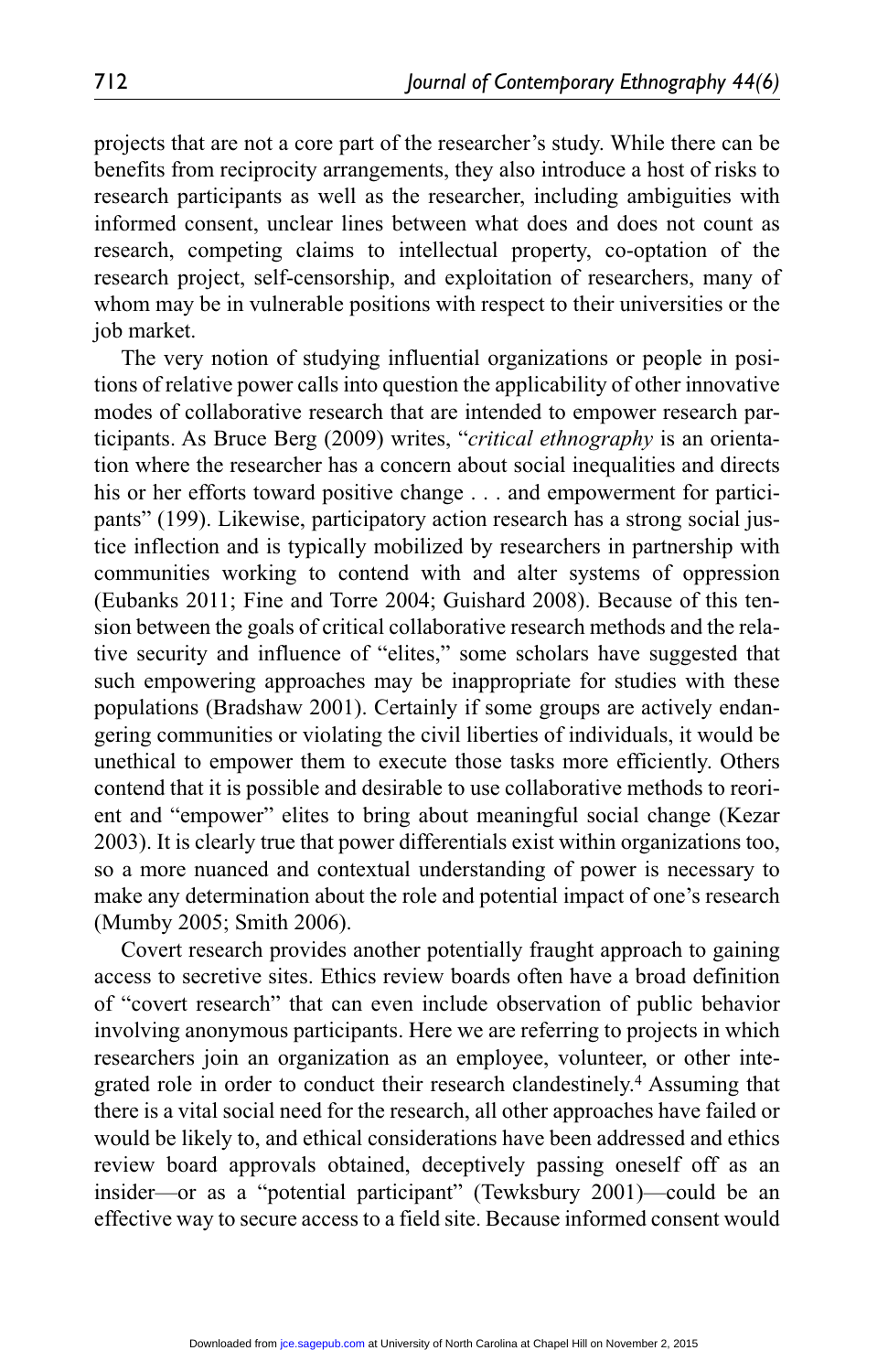be impossible under such circumstances, it is questionable whether this type of deception in research could ever be fully ethical even if the research is socially important; still, there are instances where it may be necessary, and there is certainly a colorful history of such research projects (e.g., Balch and Taylor 1977; Humphreys 1970; Leo 1995).<sup>5</sup> In the context of "studying up," especially of technoscientific domains, covert research has a strong chance of backfiring, as subjects will likely discover that the research has occurred (or is occurring), could publicly challenge and possibly sue the researcher and his or her institution, and could file complaints with ethics review boards, funding agencies, and professional societies, all of which could potentially destroy the career of the researcher. Another argument against covert studies is that researchers have an ethical obligation to those who come after them and should not salt the fields, thereby making future research impossible.

Depending on the area of study and existing networks, access to technoscientific realms can range from relatively easy to intractably difficult. If the research is occurring at one's own university, securing access may be a relatively straightforward process of asking for permission and obtaining it, perhaps with some of the reciprocity conditions outlined above (Zenzen and Restivo 1982). This does not mean that such projects are easy to conduct, as the degree of technical literacy required for such research can be daunting,6 which introduces further challenges for researchers to carve out space for critical social analysis when the impulse might be to relay technical details (as discussed by Hess 1997; Martin 1993; Shostak 2013; Woodhouse et al. 2002). At the other end of the spectrum, especially for secretive sites, researchers may never obtain access in the traditional sense and must devise alternative strategies for collecting data, such as the model of "polymorphous engagement" developed by Hugh Gusterson to conduct ethnographic research on nuclear weapons scientists by "interacting with informants across a number of dispersed sites . . . and collecting data eclectically from a disparate array of sources in many different ways" (Gusterson 1997). In Gusterson's case, he drew upon multiple sources, including activist accounts, media representations, and specialized journals, but he also became a part of the community of weapons scientists in their non-work environments (e.g., churches, hiking groups, bars) and developed friendships with them, even if he could not observe them in their labs (Gusterson, 1997, 2004).

Clearly, some of the best qualitative research is defined and enabled by creative improvisation, persistence, social commitment, and ethical sensitivity. It is in that spirit, and with the goal of assisting others working in difficult-to-study areas, that we now turn to some viable strategies for obtaining access to secretive or guarded organizations.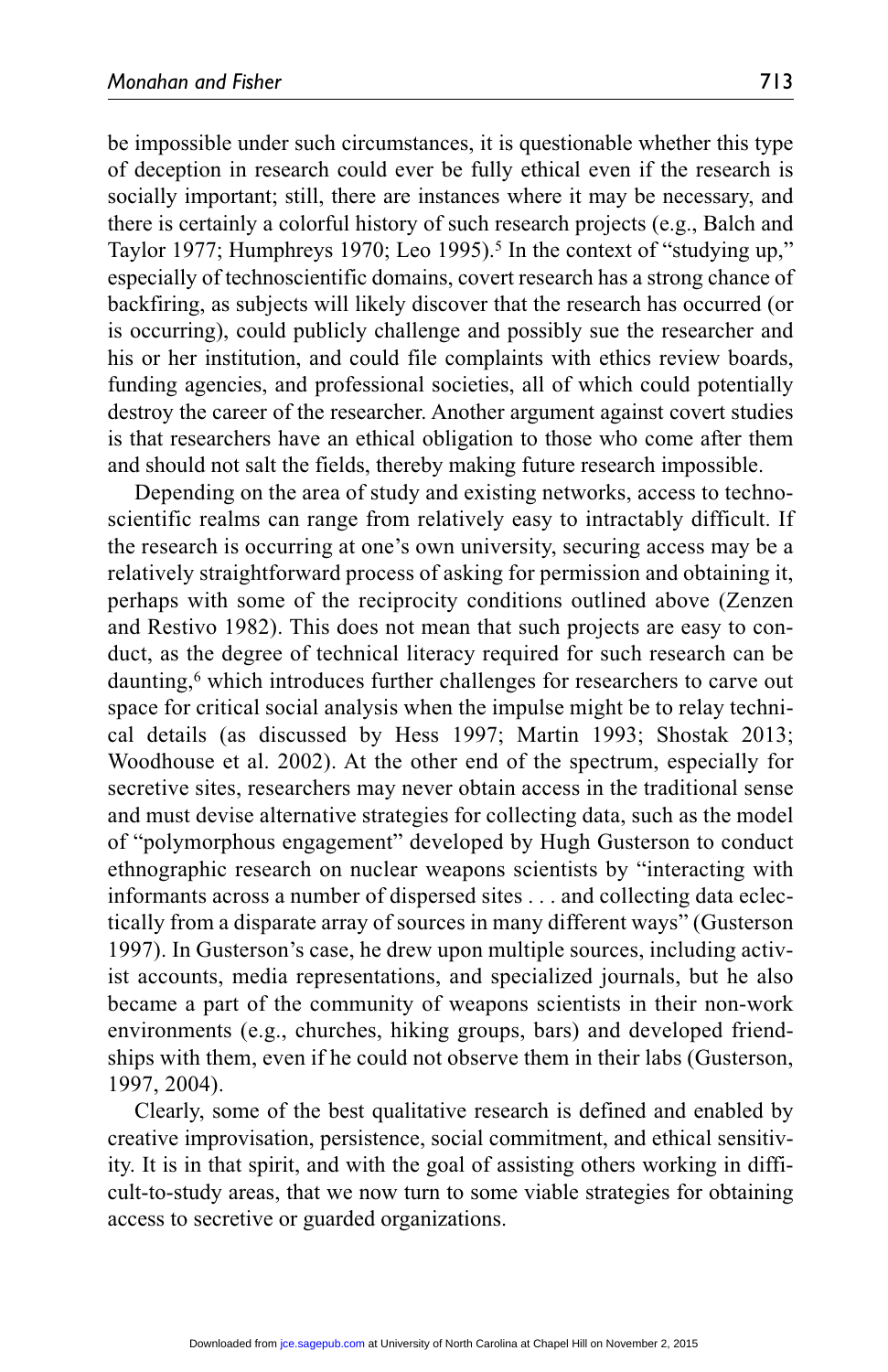# **Strategies for Obtaining Access**

In this section, we offer some proven, less obvious approaches to obtaining access to secretive field sites or "elite" informants. Of course, personal contacts, referrals, and snowball sampling are also important techniques to arrange field sites or schedule interviews, but we know these traditional methods of access have their limits and can fail, especially with secretive organizations. Many of the suggestions come from our own experiences in the field, although we do include methods deployed successfully by our colleagues as well. Because the purpose is to provide possible starting points for researchers embarking on new projects or struggling with existing ones, the idea is that researchers would necessarily build upon and modify the strategies that they find most appropriate for their projects. Needless to say, this is not a comprehensive list but rather an initial contribution that we hope will serve as a resource for others.

# *Attend Industry or Government Conferences*

While it may seem impossible to access some informants in their primary work environments, conferences serve as amazing venues for connecting with them, establishing initial rapport, explaining one's project, conducting interviews, and—in the best of situations—receiving permission to visit other field sites. Additionally, unlike meeting potential informants in other social settings, at conferences people often embody their professional identities: performing for peers, conveying information, and telling stories, making such events ideal sites for data collection (Ortner 2010). Depending on the nature of the conference and the expectations of participants, it is even possible to receive approval from ethics review boards to treat presentations as data, especially if a persuasive case can be made that presenters are consciously performing for a semi-public audience and are aware that people are taking notes about and possibly recording their talks.

Furthermore, at industry and government conferences, it is common for organizations, especially technology companies, to set up booths displaying their products or services. Representatives of these organizations often must remain in their booths and effectively are a captive pool of potential subjects for researchers. Because representatives are paid to represent their organizations and liaise with other interested parties, it is typically quite easy to strike up conversations with them. Indeed, these representatives are likely to make the first move, so to speak, and introduce themselves, hoping to pitch their products or services to whomever pauses in front of their booths.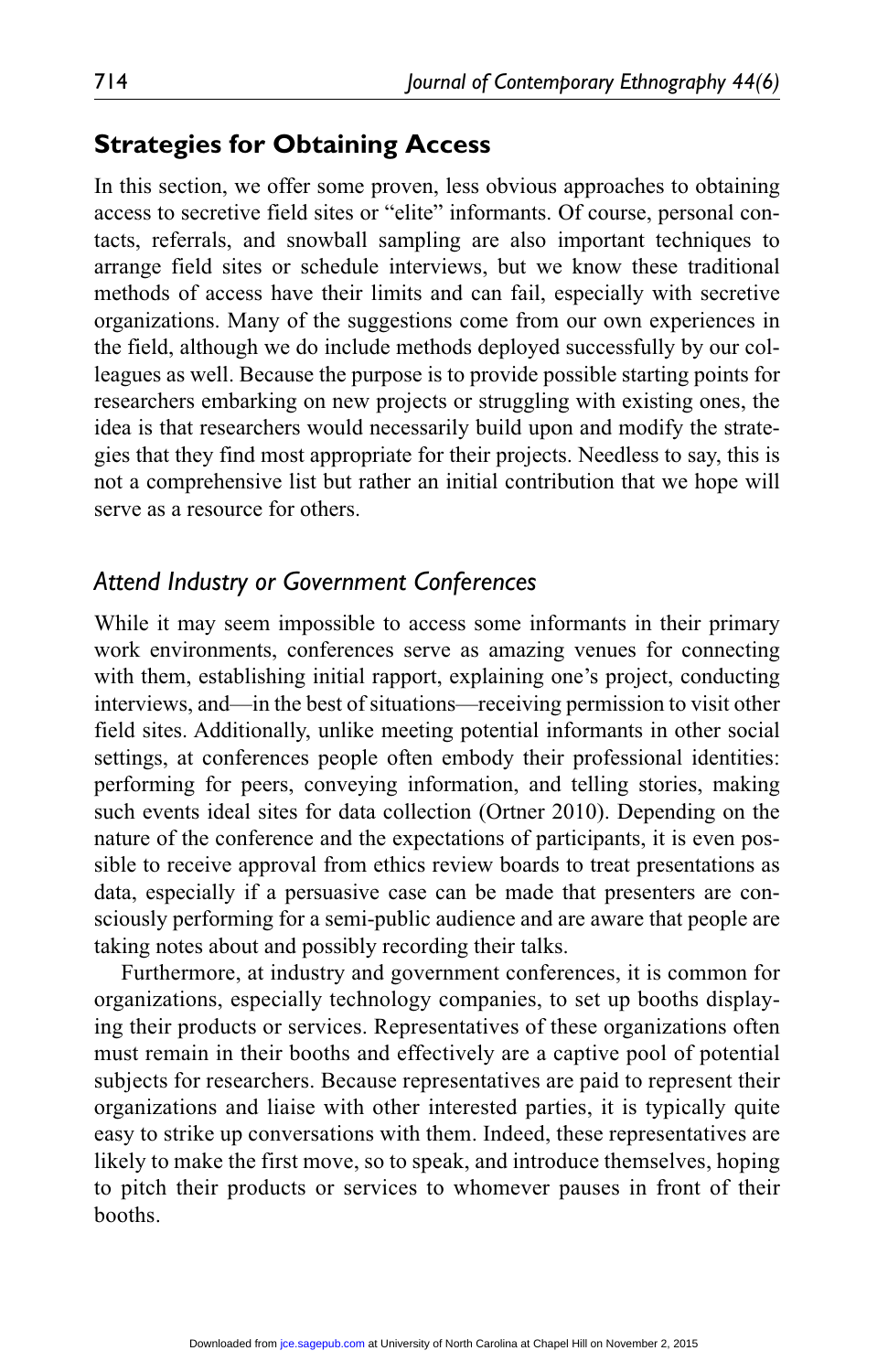Even if one's research project is not on technology vendors or their products per se, such people often have personal contacts in other organizations and are willing to provide names, phone numbers, and email addresses of people to which researchers might otherwise not be able to get access. Perhaps best of all, vendors then become "known sponsors," allowing researchers to mobilize their names when they contact other individuals, thereby increasing the likelihood that one will be responded to because the new contact may feel a sense of social obligation to the referrer. For researchers studying the use of technological systems, such vendors may also be able to arrange for demonstrations of their systems in organizational sites to which it might otherwise be difficult to access.

We have executed this strategy for research on hospital tracking systems and DHS fusion centers (Fisher and Monahan 2011, 2012; Monahan and Regan 2012). The first step is to conduct Internet searches and review trade magazines to find possible conferences where desired organizational representatives will be present. With industry conferences in particular, the registration fees can be exorbitant, but sometimes one can get this price reduced or waived if researchers can make an argument that they are representing nonprofit educational institutions, that their interest in attending is "research" only (not business-related), and that they are students (if applicable). The key is finding a contact person, usually listed on the conference website, prior to registering and asking that person to look into what other registration possibilities exist. For government or combined industry and government conferences, it may be unclear whether one is permitted to attend, which is something we have found for security-related conferences. Even if they are restricted to government employees or individuals with security clearances, we have found some success in obtaining permission to attend. Some persuasion may be necessary, such as making a case that as an employee or student of a public university, the conference organizers could choose to view you as a government representative, even if that is not what they had in mind when they formulated the restriction.

#### *Find the Names and Make Cold Calls*

Because gatekeepers in organizations can be so effective, one key for getting past them is intoning the right password, which is generally the name of the person with whom you would like to speak. At times, especially as one's familiarity with the research site grows, another way to gain access to the right person is by knowing their job title, but a lack of organizational symmetry across companies and agencies can make one's best guesses at job titles ineffective. As we mentioned, vendors or presenters at conferences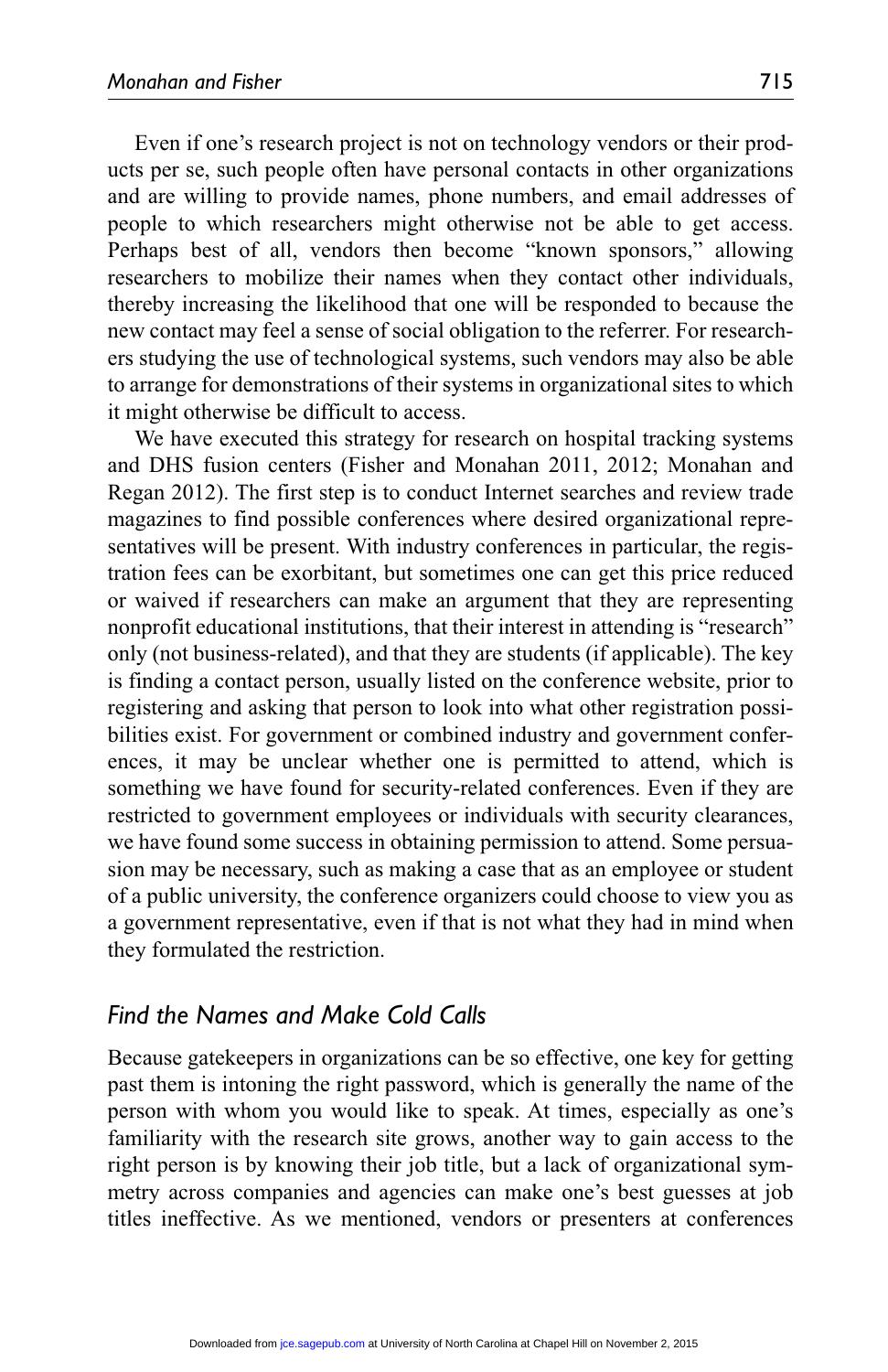could provide names and contact information, but where does one begin if such connections are missing? For starters, we recommend conducting thorough searches of all available public sources on one's specific area of study. For example, search Google News or LexisNexis to find recent media stories on the topic and then note which organizational representatives are quoted; usually that will give you a name and affiliation of someone who is comfortable talking with outsiders. Also, as long as sources are not confidential, journalists will sometimes be willing to provide you with names and contact information of individuals they have quoted—or even others whom they have not quoted. Moreover, in the best of circumstances, reciprocal relationships can be established between journalists and researchers so that the two groups can keep each other informed of new developments.

Other places that one could look for names include conference programs, shareholder reports, government documents, technical reports, newsletters, and grant proposals. Many of these sources, if they exist, can be found online. For instance, the website Public Intelligence has a trove of government documents related to security and surveillance.7 Some of these documents have been leaked, some openly distributed by agencies, and others obtained through freedom of information requests. For research on DHS fusion centers, one of us (TM) has used these documents to find the names of potential informants, whether they are the authors of reports or individuals named in them. For research on the clinical trials industry, one of us (JF) has relied on a paid subscription to an insider newsletter, CenterWatch Weekly, which routinely publishes interviews with company representatives as well as stories about company initiatives in which employees are usually quoted. In one instance, after many failed attempts to make it successfully through the phone tree of a large corporation because no one seemed to know how to direct the call, JF happened upon an advertisement for the company that included a photograph of its team of vice presidents. With the photo helping to identify the correct person to contact to negotiate access to the desired research site, it was remarkable how using the right name completely changed the interaction between the researcher and the large organization.

Snowballing can be an effective recruitment strategy, but the ball sometimes needs a good nudge from helpful others. It is usually fruitful to ask for references from other researchers working on the topic or related ones. Although some researchers can be territorial and dismissive, as we have unfortunately discovered, most are willing to assist if they can and see more scholarly attention directed toward a subject they care about as positive for the field as a whole. One limitation to relying on other researchers is that their promise of confidentiality to their own informants can preclude them from providing a list of contacts as well as make other forms of introductions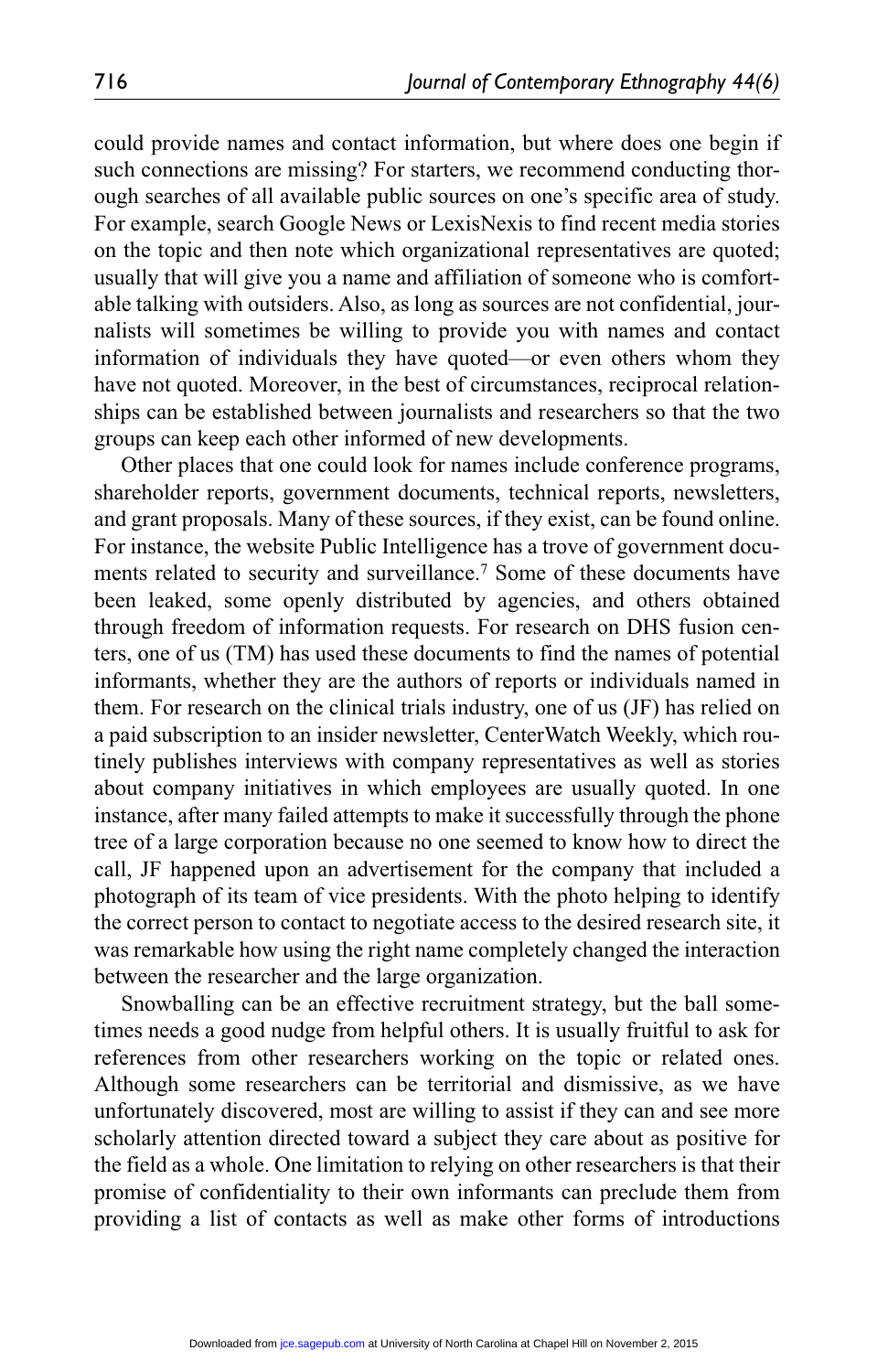difficult. Operating without these restrictions, activists and civil society groups, like journalists, may have a ready list of contacts and be willing to share them with others. Finally, we always ask at the end of interviews whom else we should speak with, and on more than one occasion people have printed out a list of contacts saying, "you didn't get this from me." Those names, once vetted for relevance to the project, then become new passwords to try on gatekeepers, and—hopefully—new informants for the research study. At the same time, it is critical to be attentive to power dynamics in this type of sampling. Specifically, the ethics of snowball sampling has been questioned because researchers may not be fully protecting the confidentiality of participants already enrolled in the study (i.e., if the names of participants are used with others) and new contacts may feel coerced into participating if others recommended them (Brace-Govan 2004). As with the other strategies, one should approach such exchanges carefully so as to minimize ethical risks.

Making cold calls can be a very uncomfortable and difficult activity for anyone. It is also sometimes a necessary step in securing access to informants and field sites. Having the name or title of the person one is trying to reach helps tremendously but is not always an option. Likewise, once you do reach the person you are trying to, you may have only a short grace period to make your "pitch," which should be well rehearsed. One way to warm up such cold calls is to provide advanced notice to informants that you will be calling them. In such a message, you could give information about your study and make a case for why their contribution would be valuable. Some scholars recommend doing this through email (Stephens 2007), but that could lead to informants quickly dismissing you by responding that they are not the right person or that they are not interested. Others suggest that sending a physical letter first, along with accompanying material, can have the effect of communicating the seriousness with which researchers are taking the potential relationship with that person (Weiss 1994). We have also found that it can be useful to prepare in advance a follow-up email that provides a summary of the details of the research study and can be sent immediately after a cold call; this can be especially effective when the potential informant wants to consult with colleagues, her manager, or a company's legal team before making a decision. Although the success rate or appropriateness of each strategy will no doubt vary depending on the project and the personalities involved, the more one can do to establish credibility and rapport, the better.

Persistence is also crucial. Gaining access to field sites is often a multistaged process that requires the researcher to make contact several times. In our experience, a cold call often leads to the potential informant instructing us to call back in a set number of days (or sometimes weeks or months). Even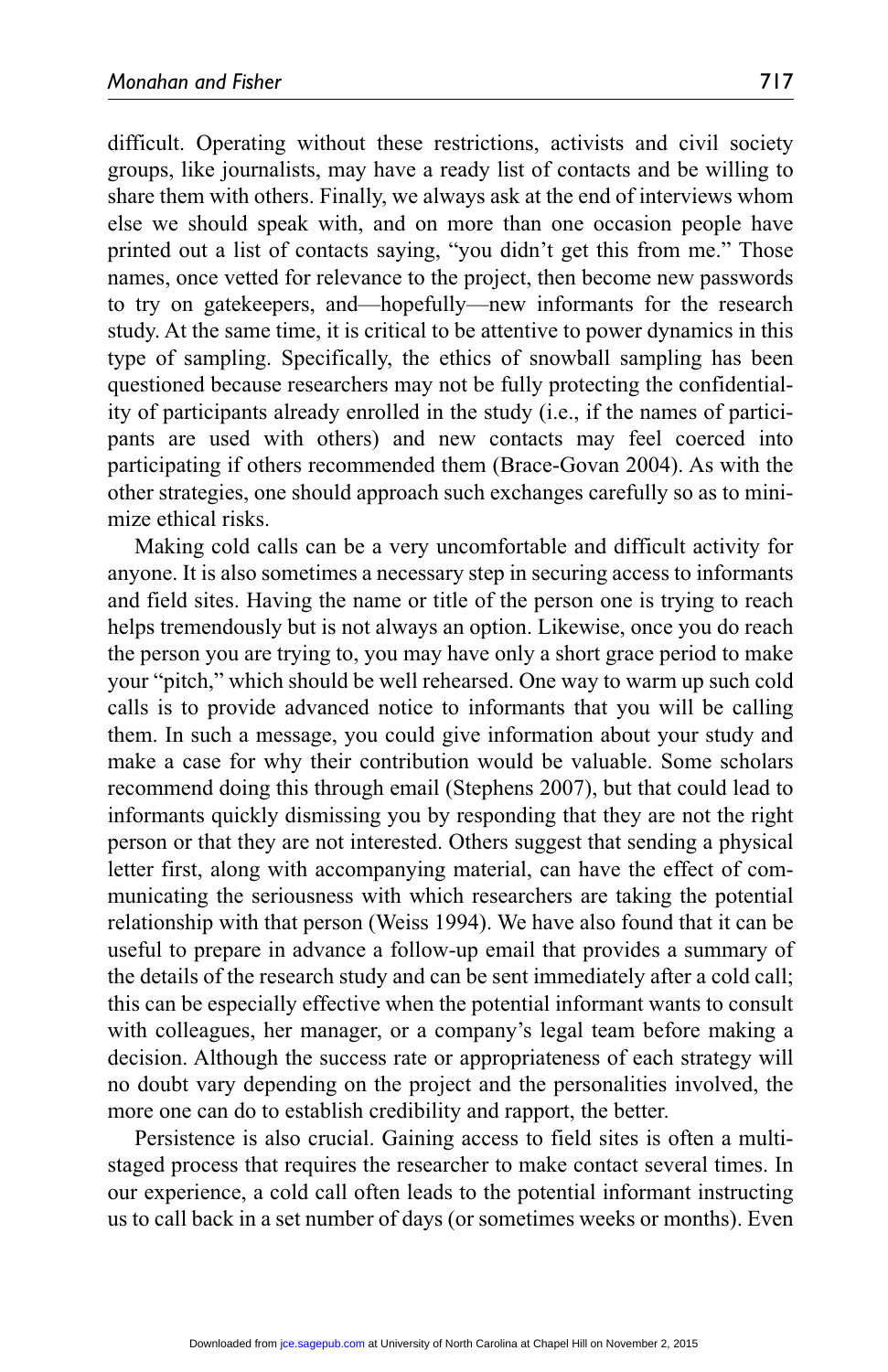when we have gotten the distinct impression that the contact was likely a dead end, we have continued to follow up with contacts until they have agreed to participate in our studies or they have explicitly declined. While difficulty connecting with informants by phone or email can be read as an implied "no," it is important to remember that these contacts are busy and cannot be expected to prioritize returning a researcher's call or email. Robert Weiss (1994) tells a story about a phenomenal phone recruiter who would respectfully—not take "no" for an answer. In order to try to figure out why she was so successful when others were failing, he role-played with her, with him acting as the potential interviewee:

I said, "No, I'd rather not participate." Mrs. Adams said, "Yes, of course, I understand, but I want to tell you why the study is being done and who is doing it." And she went on to tell me about the sponsorship of the study and the kinds of questions that would be asked and how important it would be to have my perspective. . . . She said that I would find the interview interesting and that it would be held whenever and wherever suited me. By now I was intrigued by the study and flattered to be so wanted, as well as being just a bit exasperated by being unable to escape. I said, "All right, let's set a time." (36)

One should be respectful of informants and potential informants, but it could be, as in this example, that if they better understood why their participation was so important that they would consent, even with initial reluctance. In cases where individuals communicate that they are not interested at the moment, we ask for permission to follow up with them in a few months, and because there is no commitment, but there might be some social awkwardness to refuse, it is rare for anyone to say, "No, I'd prefer it if you didn't." Naturally, we do follow up, and because we are then more familiar to them, we tend to have a better success rate the second time around.

# *Communicate Legitimacy*

It can be helpful to know that informants may have been burned in the past by journalists or researchers. Gaining the trust of such informants, if possible, may require an intuitive, sympathetic understanding of that history and response to it, even if they do not communicate such concerns directly. We have found that recruitment is much more successful and interview data more detailed when we first explain our approach to social science research and differentiate our project from those of hypothetical others. This is a mechanism of asserting legitimacy as committed researchers who are sincerely interested in finding out answers to questions, not simply seeking to produce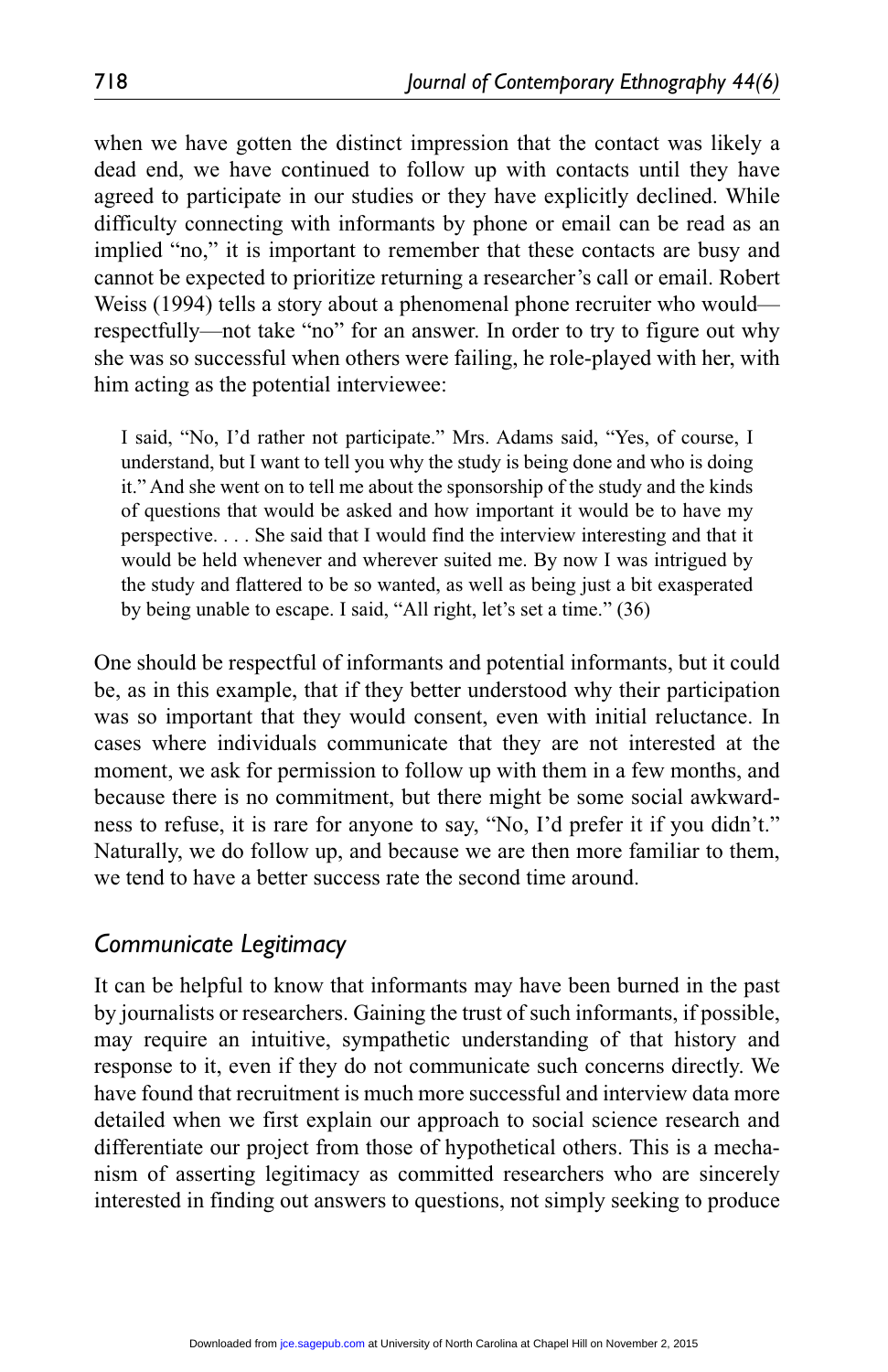exposés. We are certainly dedicated to invested and engaged research that brings about progressive social change, and following the tenets of science and technology studies (STS) and surveillance studies, we do not believe that research is a neutral or impartial activity (Ball and Haggerty 2005; Barnes and MacKenzie 1979; Haggerty 2009; Haraway 1991; Monahan 2011; Restivo 1988). Indeed, we have argued that researchers should be pursuing more interested, reflexive projects oriented toward solving social problems (Monahan 2008; Monahan and Fisher 2010). That said, informants need to know that you are not out to get them, that you are truly curious about their worlds, and that you are open to and interested in unanticipated findings that could alter your initial take on the larger issue being studied.

Beyond that, there are several other related ways to communicate legitimacy, which could in turn assist with access. First, most academic researchers have an institutional affiliation that should be referenced explicitly (e.g., "I am a doctoral student at X university" or "I am a professional researcher working for Y research organization.").<sup>8</sup> Whenever possible, communicate that institutional legitimacy through its various symbolic trappings, such as letterhead, email signatures, and even email addresses (e.g., if one has a choice to use a university's own email system instead of Gmail, the address with the university's name will carry more weight). Second, if an external sponsor is funding the research, such as the National Science Foundation (NSF), then that should be stated in an explicit but accurate way (e.g., "I am working on a study that I conceptualized and am directing with financial support from NSF."). Third, any previous personal experience or that of one's research mentor in the area of study could be mentioned as well, provided that it would not alert potential informants to controversial work that could give them pause. In some instances, one may have a background in the area apart from the role of researcher, such as working previously in a similar setting, in which case mobilizing the specialized argot of such practitioners could strengthen legitimacy and assist one in becoming an "indigenous ethnographer" (Patton 2002).

Finally, while such approaches do not sit easy with us, self-*de*legitimizing efforts can sometimes succeed too. For instance, one could draw upon popular misconceptions of academic research and the less-threatening status of student to diminish the potential risk of participating in research (e.g., "I'm [just] a doctoral student working on a research project.") On occasion, although admittedly less often lately, even as faculty members our informants have mistaken us for students working on class projects and needed to be corrected. Usually these misperceptions came to light only after conducting an interview or spending time with the informant, however, so the delayed correction, combined with the presumed innocuousness of our studies and the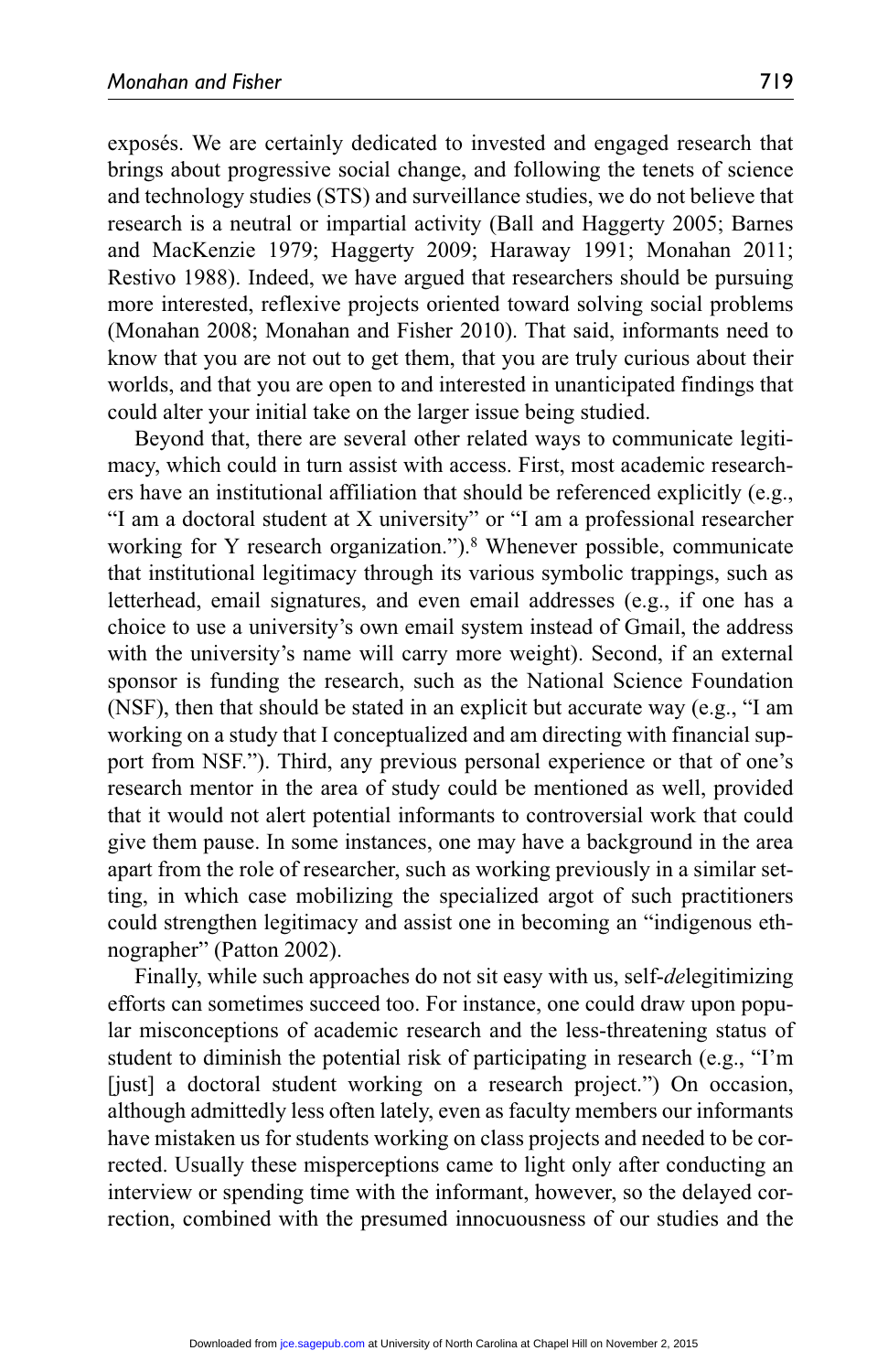self-professed generousness of informants, probably improved our access. There is an acknowledged, uneasy tradition of "playing dumb" in the field to establish rapport and elicit less-directed informant accounts (Chong 2008; Lofland and Lofland 1995; Scott et al. 2012), but we must also confront the power and gender implications of such moves—they position researchers as naive supplicants in need of guidance from wise others, which is especially evident in cases where women researchers have found increased success by pretending to be less knowledgeable than they really were, particularly when interviewing older men (McDowell 1998).9 While it is not the focus of this paper, it is relevant to ask whether de-legitimizing practices are worth the access they afford, given that they could negatively shape public perceptions about the value of social science research.

#### *Reduce Perception of Threat*

Secretive or guarded organizations are likely to perceive researchers as introducing a threat to their operations. Unlike "underdog" organizations that might believe that a researcher could help publicize or legitimate their cause or business, ethnographic investigations of powerful organizations can produce anxiety and suspicion that the research will unearth information that will damage their reputations.<sup>10</sup> As mentioned above, explaining how social science research is different from journalism—especially in that the goal is not to produce an exposé—can minimize an organization's perception that the researcher introduces a threat. Understanding the more complex and multifaceted ways in which potential informants might perceive the threats of participating in research is helpful for successfully negotiating access.

One common pitfall for researchers during their interactions with potential informants is relying on terminology that has a negative connotation for the organization and signals a threat. While it is not always possible to know the best way to frame a new project when seeking access, researchers should be attentive to descriptions of their studies that may have a chilling effect. As one example, most social science scholars perceive the word "ethics" to be fairly neutral, indicating perhaps a field of study, a mode of engagement, or even procedures to be followed. In the field, however, the word itself is often negatively valenced. Regardless of what the researcher intends, to tell an organization that one is interested in "ethics" can be tantamount to saying that the study is designed to uncover ethical breaches or other insalubrious practices. Often the objectives of the study are not what produce the threat but the framing alone. In one of our areas of research (JF's), clinical research organizations tend to be quite interested in research questions regarding the informed consent process, trial participants' motivations to enroll in drug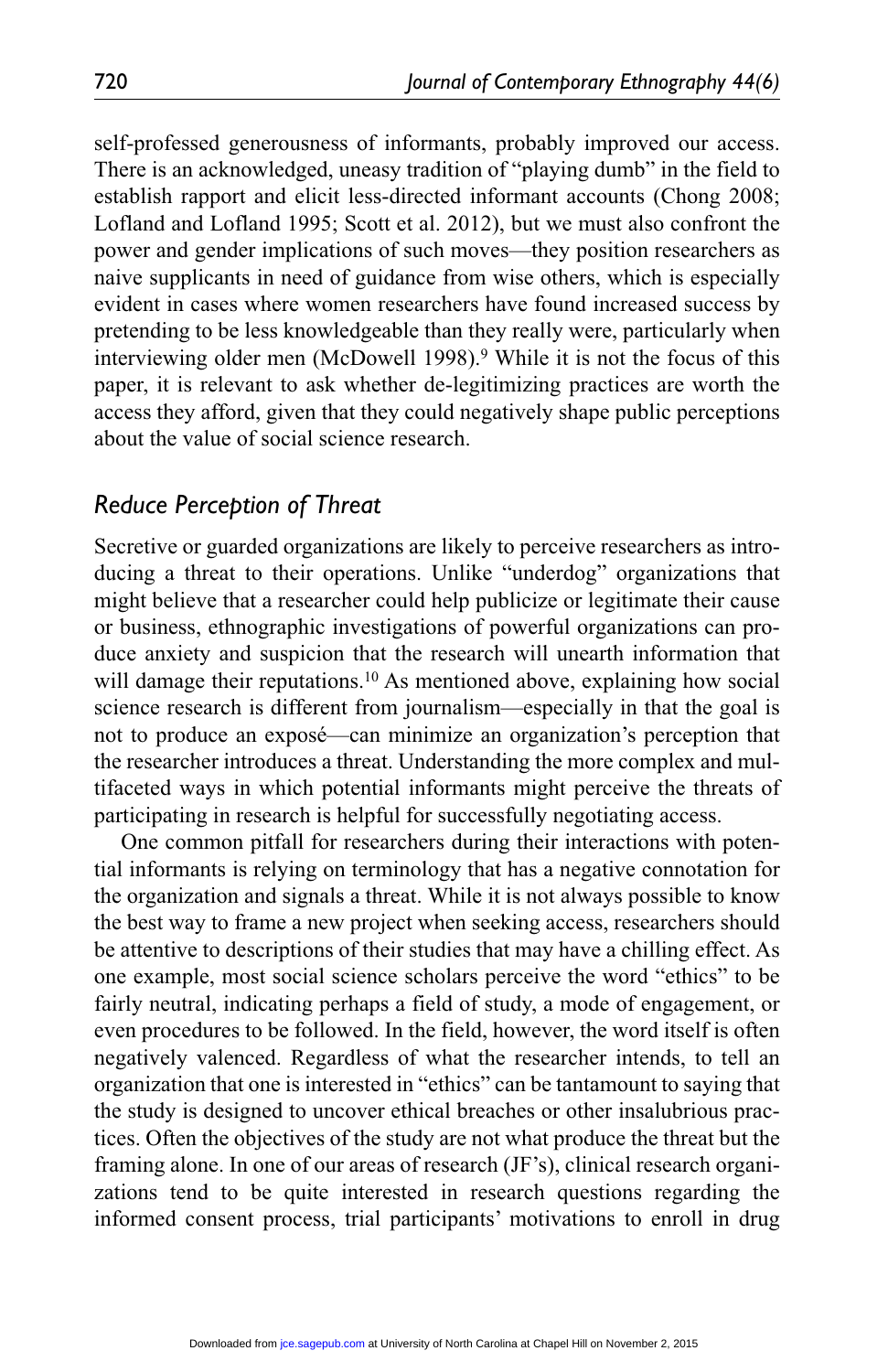studies, and physicians' relationships with the pharmaceutical industry. All of these topics fit nicely within the frame of "ethics" within academia, but for industry, it is better to ask questions about the routine practices of those being studied. As another example, in the domain of surveillance, TM has found that "privacy" is the threatening term that makes access difficult or is a nonstarter in interviews. It is not that potential informants are unwilling to discuss their practices surrounding data sharing and retention, but rather that for them the word *privacy* is encoded with a politics that makes them feel vulnerable to criticism. In both of these settings, the use of alternative, indigenous frames (e.g., informed consent or data sharing) more directly conveys the purpose of the research and reduces the unease of subjects. Every research project uses terminology that can raise red flags, and it is the responsibility of researchers to discover the best—and least threatening—way to communicate with the organizations they want to study.

Even when potential informants are interested in or supportive of the research being conducted, there are other obstacles to gaining access that hinge on minimizing other perceived threats of bringing an outsider into an organization. For technoscientific organizations in particular, informants often voice serious concerns about how researchers will handle information they glean relating to trade secrets, identities of the organization's clients, and other legitimate threats to their operations. It will not always be obvious in advance what perceived threats will be articulated, but researchers should develop responses to some of these concerns so they are prepared should they arise. For example, in JF's projects on clinical trials, many of her prospective field sites wondered whether participating in her research would jeopardize their clients' (i.e., pharmaceutical companies) proprietary information. Because the studies she has conducted have not hinged on specific pharmaceuticals, she was able to quickly dispatch with their concern by assuring them that she would not collect that information as part of the research.

Providing confidentiality to your field sites can help minimize the concerns expressed by organizations' various representatives, but researchers should not take for granted that potential informants will understand what this means for them personally or their organizations. To maximize the benefits to the research, we recommend being concrete about what confidentiality means in practice, including how information about the organizations will be reported or modified to protect their identities. At times, signing a nondisclosure agreement (NDA) can convince the organization's representatives that the site will be protected because specific treatment of its identity or proprietary information has been detailed.11 In other cases, researchers have agreed to allow organizations to review any subsequent manuscripts produced from the research. Neither of us has personally agreed to such a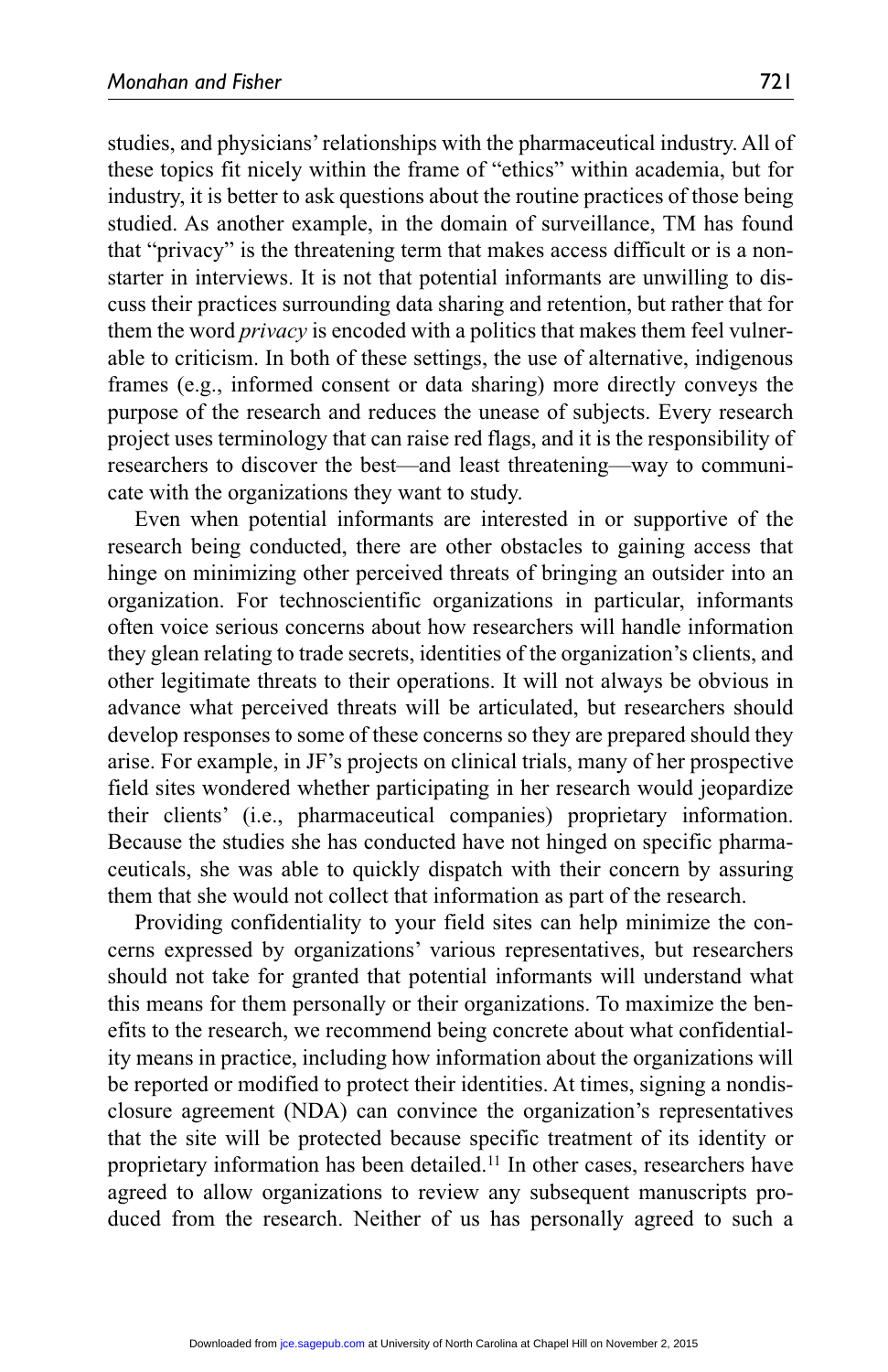condition of access, but if one does so, clear information should be given about the expected time frame for organizations to review those publications before the researcher has the right to proceed (so the publications are not held hostage by busy or hostile organizations), as well as caveats that the organization has the right only to request changes to the manuscript for accuracy and does not have the authority to stop publication altogether.

Negotiating access to a specific field site can also involve conversations with multiple people from the organization, with each often representing a different division and voicing unique concerns about being involved in a research project. Cultivating an advocate in the organization can be an enormous help, especially if that person can persuade others that the research poses little risk. We have learned that even when advocates are willing to talk with others in their organizations, it is usually more effective to insist on being included in those conversations. Otherwise, access may be denied if the advocate cannot answer questions or address concerns raised by his or her colleagues. This is especially true when an organization's legal group reviews the research request. When researchers can become individuals with whom members of the organization interact, these personal communications facilitate trust and help reduce perceptions of threat.

# *Coordinate Coincidence and Make Barely Announced Visits*

In almost all of our projects, there have been important sites that simply resist granting access. Rather than provide definitive rejections, these sites normally will delay making any decision, saying things like, "Now's not a good time" or "I'll have to check with someone else," or they simply will not respond at all. Counterintuitive as it may sound, for some reason when we give sites an open calendar and let them know that we will come *whenever* is convenient for them, this creates a sense of inertia, where our flexibility effectively translates into permission to postpone indefinitely. Normally we do start out being completely adaptable, within reason, to the scheduling that would work best for our informants, but when this fails, offering a narrower window often helps (e.g., "For the purpose of the project, we really need to conduct the site visit sometime in the next month.") Then again, it can backfire—if the next month is not feasible for them, they could more easily decline to participate. This has led us to develop an alternative strategy that leaves open the possibility of future visits.

Making coincidental or barely announced visits seems to succeed in achieving access to secretive or guarded sites when all other approaches fail. The way they appear to work best is when the researcher resides in another geographical location, the farther away the better, and schedules a trip to the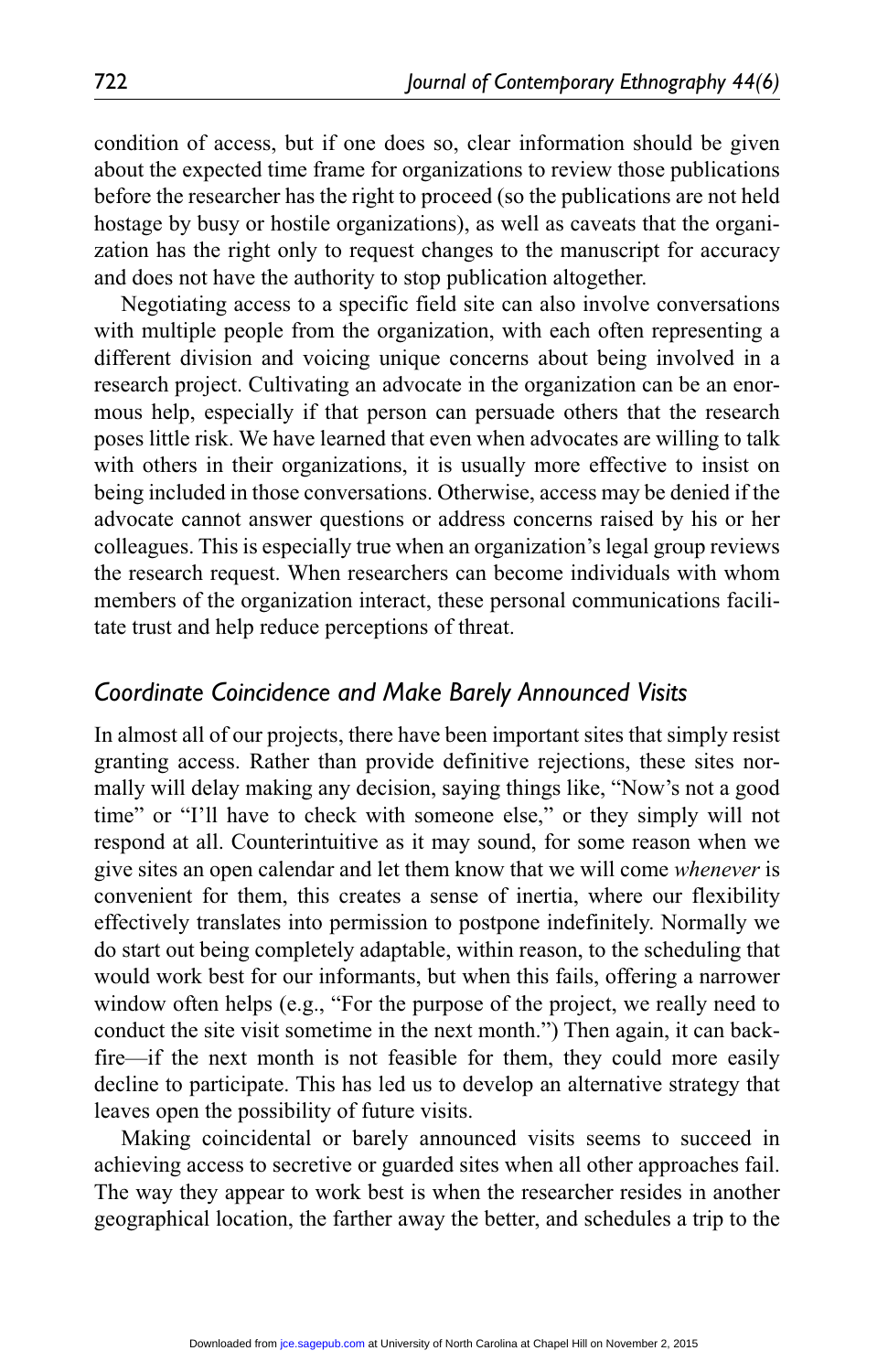city or region of the prospective research site, then lets contacts at the site know that he or she will happen to be in town during those days and would love to stop by. Being able to provide a solid rationale for one's travel to the area, such as an academic conference, certainly helps but is not necessary. Then leading up to the trip, we continually communicate with informants at the research site, saying things like, "I'll be in town for only these two days. Your site is known for doing some very innovative work, so it's important for us to include you in the study. Could you find any time in those two days to meet with me?" Even if there is no clear agreement, if we really do travel to the area, we call and email our contacts a few times a day when we are in town. Then, if sites still do not respond at all, we inform them that we will be showing up on a certain day and time and that we hope they will be able to meet with us, which is a claim that one of us once had to follow through on, with success, but usually informants grant permission for a visit before it comes to that. The more difficult it is to get permission from a site using this strategy, the more likely that the access the researcher can hope to gain will be limited. For instance, it is very difficult to pull off a barely announced visit to perform an ethnography of an organization, but this approach tends to succeed for conducting interviews and for short-term observations. Thus far, for those few holdout research sites, this strategy has not failed us; it has worked to get us access to DHS fusion centers (Monahan and Regan 2012), phase I clinical trials facilities (Fisher, 2015), and hospitals (Fisher and Monahan 2012; Monahan and Fisher 2011).

# *Mobilize Indirect Access*

There are some organizations that are simply impossible to gain permission to study. It might be difficult to convince representatives of secretive or guarded organizations that the research is not a threat to their operations or that they can gain something meaningful from their participation. In some cases, there might be other organizations that will grant access, and the research can move forward. In other cases, a specific site is vital to the success of the research, and it becomes necessary to envision other means to collect data about that organization. As we described above, Hugh Gusterson (2004) conducted research on nuclear weapons scientists by integrating himself into their nonwork communities. More recently, Kenneth MacLeish mobilized similar ethnographic methods to study the military community of Fort Hood, Texas, by interacting with soldiers when they were not on the military base (MacLeish 2013).

In addition to immersing oneself in the community surrounding a research site (which might not be effective for some organizations and locations),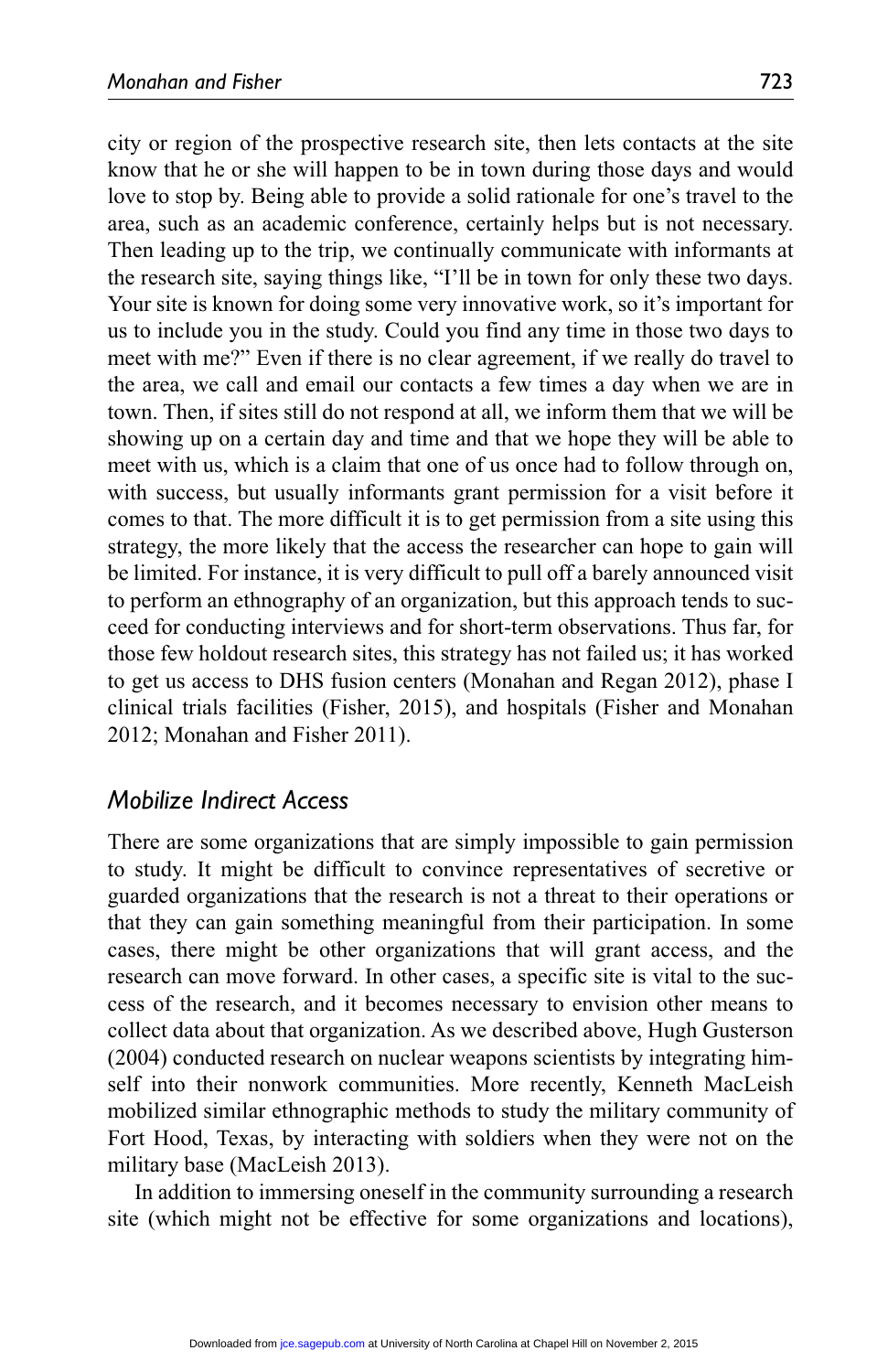there are other strategies of indirect access that can provide the researcher with data about an organization. While the researcher might have to forego ethnographic or observational methods, data about organizations can often still be obtained from interviews with other outsiders who do have access to those sites and can provide their first-hand experiences. In technoscientific realms, these individuals who have personal knowledge of companies, laboratories, federal agencies, and so on have many roles, including technology vendors, contractors, inspectors, and clinical trial participants. These data may be primary to the research, or they may become important supplements to provide broader trends or context on the field sites included in a study. For example, in our collaborative research on hospital tracking systems, we gained direct access to more than a dozen hospitals, but through our interviews with technology vendors we were able to collect stories and information about twice as many sites. Technology vendors also proved critical for TM's project on DHS fusion centers, which are much more secretive organizations than are hospitals. Faced with difficulty getting direct access to the desired number of fusion centers, technology vendors and civil society groups helped to provide critical information about the types of information systems in use, as well as their limitations. Additionally, outsiders who have limited access to multiple organizations in a research area can shed light on why some sites are more willing than are others to provide the researcher with access. For example, in JF's study on Phase I clinical trials, the healthy trial participants she recruited frequented many research clinics in their regions and as a result were able to describe each clinic as well as its practices and culture in detail. JF was able to quickly ascertain that the research clinics that had denied her request for access were by and large the facilities about which the trial participants had the most complaints or negative experiences. In this particular research project, the participants were able to help minimize the extent to which the sites that participated in the study biased the results because participants provided data on a larger sample of clinics. This underscores how indirect access can remain an important methodological tool for secretive or guarded research sites, even when the researcher is able to secure direct access to a sample of organizations.

# *File Freedom of Information Requests*

Many governments throughout the world have provisions that allow citizens and noncitizens to access documents produced by government agencies. The provisions go by a number of different names, such as Freedom of Information (FOI), Access to Information (ATI), or Open-Records (on the level of U.S. states), but the general idea is that transparent governments are more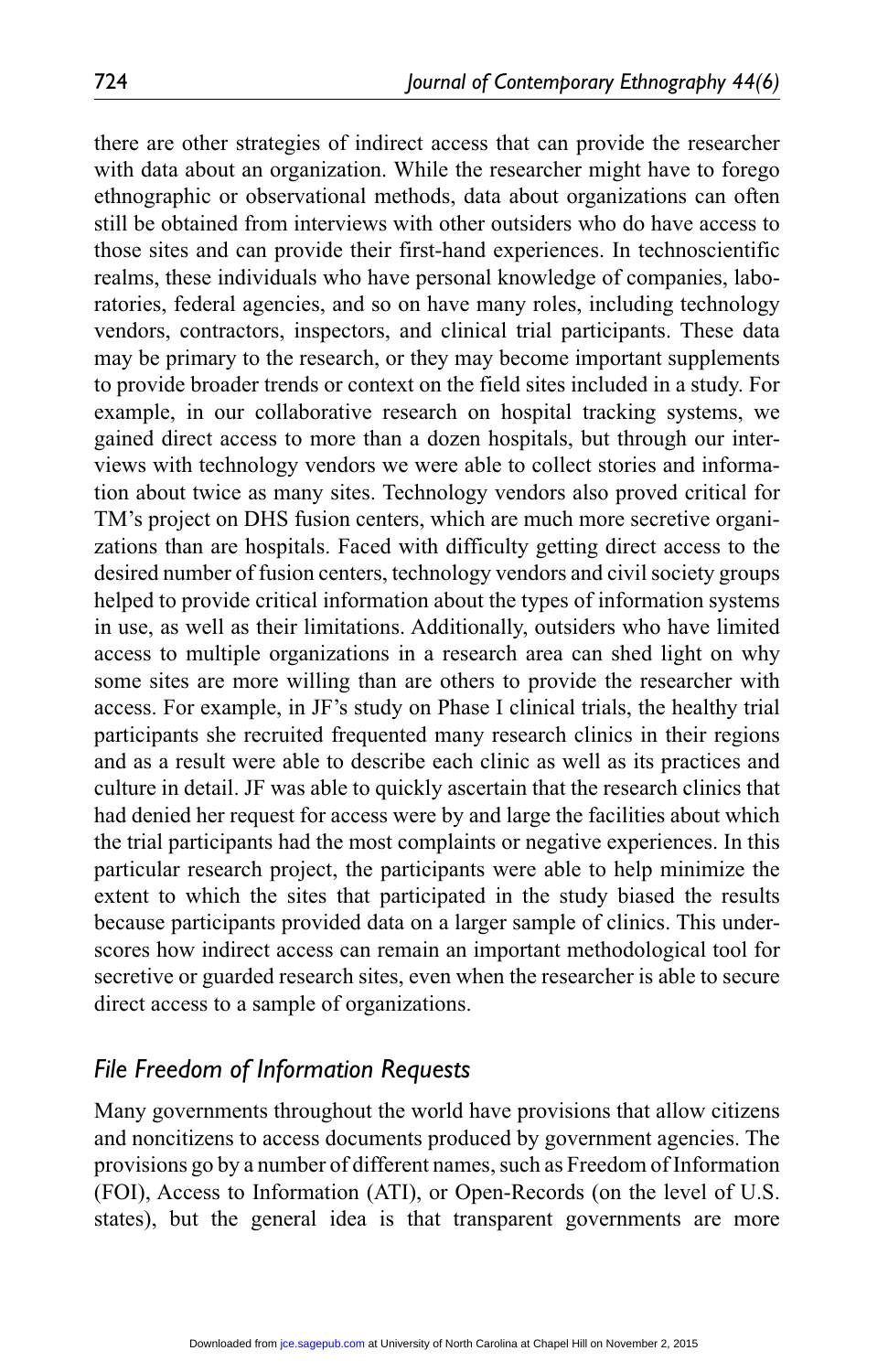democratic and accountable, and therefore less likely to abuse their authority. For instance, the U.S. strengthened and expanded its 1966 Freedom of Information Act (FOIA) in the period following the Watergate and COINTELPRO scandals in the 1970s with the goal of discouraging future large-scale government abuses; since then, however, especially during the 1980s and 2000s, FOIA was weakened, making access to information more difficult (Price 1997, 2010).

Like other strategies of indirect access, freedom of information requests can be especially effective for studying secretive government sites. Kevin Walby and Mike Larsen (2011) explain that beyond security- or intelligencerelated research, such requests can also support research on "health agencies, educational agencies, financial agencies, or any other kind of governmental agency that produces texts and that does not make them all a matter of the public record" (33). And while there are restrictions, such as not being able to request information about living individuals other than oneself through FOIA, there are innumerable points of contact between groups, organizations, and government agencies, each of which affords opportunities for information requests. One important consideration, though, is that FOIA requests can sometimes take years to be fulfilled, and when they are, the files might not be that revealing, or might be redacted beyond the point of being able to say very much about them (Price 1997), so we do not recommend this as the sole method of data collection, especially not for doctoral students needing to complete dissertations or junior faculty needing to secure tenure.

Practically speaking, filing freedom of information requests is fairly straightforward. David Price, who is one of the leading proponents of this method, explains: "all that is needed is a letter addressed to the FOIA officer at the government agency of interest, specifying exactly what records are sought" (Price 1997, 13). Depending on the agency, there could be a fee involved, ranging from nominal to potentially prohibitive (e.g., 10 cents a page to \$500 for a basic search regardless of whether anything is found), although fee waivers are possible for scholars (Price 1997). Some tips for success include finding the right agency and FOIA officer, making requests as specific as possible, using the agency's terminology for the group or activity being studied, and following up to ensure that the request was processed correctly (Price 2010; Walby and Larsen 2011). Fortunately, it is not too difficult to find online sample request letters<sup>12</sup> and contact information for FOIA officers.13

As a word of caution, just because government documents can be obtained does not mean that it is ethical to divulge or widely circulate the contents of those documents (Price 2010). For instance, many employees might send emails under the assumption that these messages were confidential, and if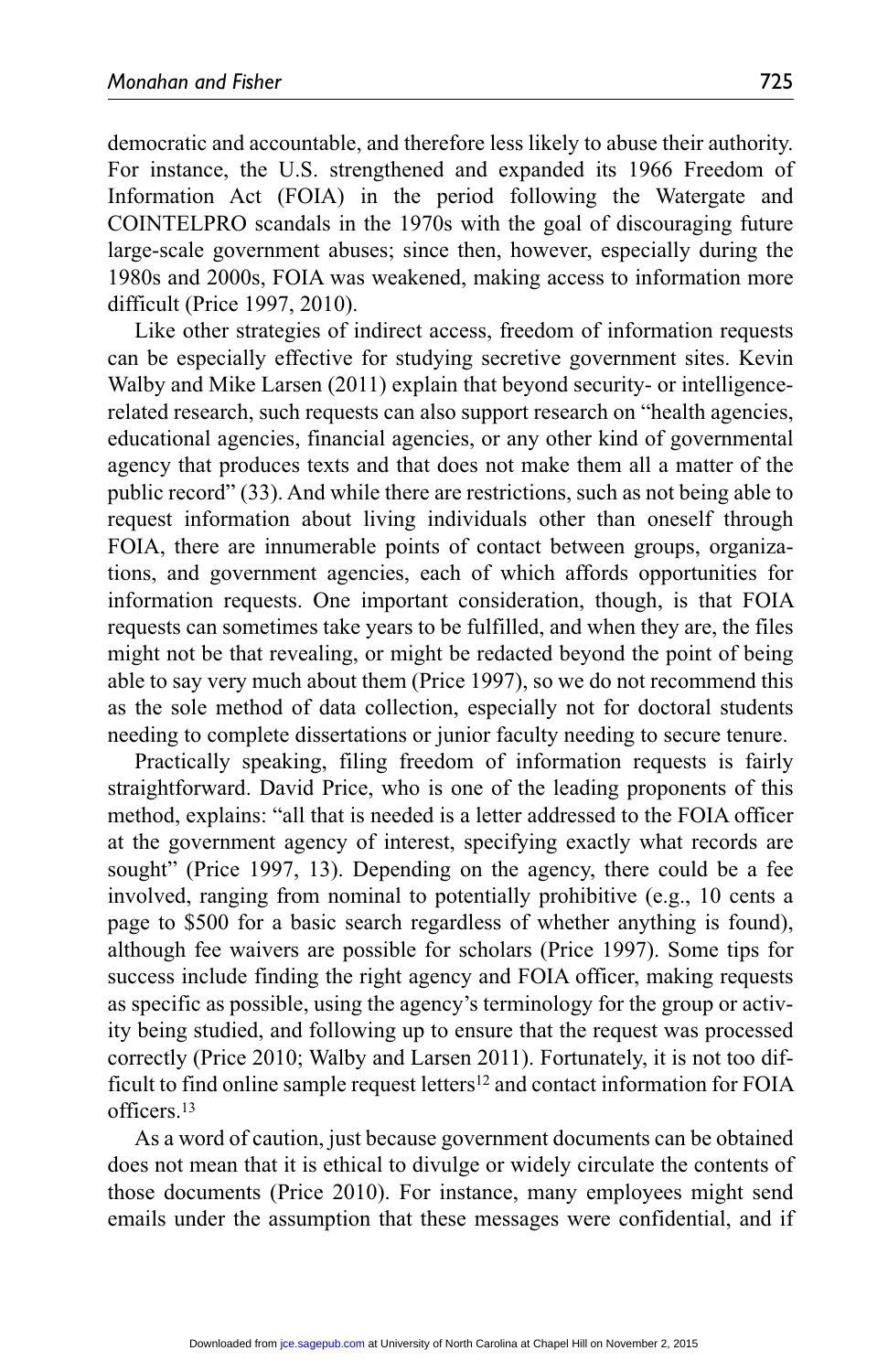these are not directly related to an issue of public importance, personal and professional codes of ethical conduct may dictate that the information should not be circulated beyond the researcher who receives the documents. Relatedly, and to put this in perspective, if research is publicly funded or a researcher is working at a public institution, documents or emails produced by the researcher could also be subject to FOIA requests (Price 2010), as has happened (Charlesworth 2012).

# *Triangulate Internet Data*

Increasingly, data on secretive or guarded sites can be collected from a heterogeneous mix of Internet sites. For instance, whereas freedom of information requests may take years to fulfill, many times researchers can speed up this process by tapping into the online repositories of civil society groups or activists who have already filed such requests and obtained documents. In the surveillance and security domains, Public Intelligence,14 the Partnership for Civil Justice Fund,<sup>15</sup> and the American Civil Liberties Union<sup>16</sup> are just a few groups that file FOIA requests and circulate received documents online. Relatedly, sites like WikiLeaks<sup>17</sup> are renowned repositories of vast numbers of confidential and formerly confidential documents, many of which have not been systematically analyzed by social scientists; the organization, its members, and its whistleblower contributors, like Chelsea Manning, have paid high prices to make data public with the objective of ensuring more transparent and accountable governments (Gilliom and Monahan 2013), so we would argue that the research community should do its part to make sense of those data.

Earlier we suggested that shareholder reports, industry publications, and government reports could be mined for the names of potential organizational contacts. These, and related documents, which often can be found online, can also be analyzed for their content. For publicly traded companies, Security Exchange Commission filings, like quarterly reports, can be downloaded from company websites or finance websites (e.g., Yahoo! Finance18). For government agencies, one can also download budgets, audits, transcripts from hearings, and other reports that could be used, for example, to "follow the money" and see what programs and partnerships are being supported (cf. Hayes 2009) or to track tension and political infighting behind the scenes (e.g., reports produced by the U.S. Government Accountability Office or Congressional Budget Office).

Other underutilized resources include the many company and government insider communication platforms that are open to the public. These could include blogs, RSS (real simple syndication) feeds, wiki pages, listservs (and their archives), and others. For instance, the Department of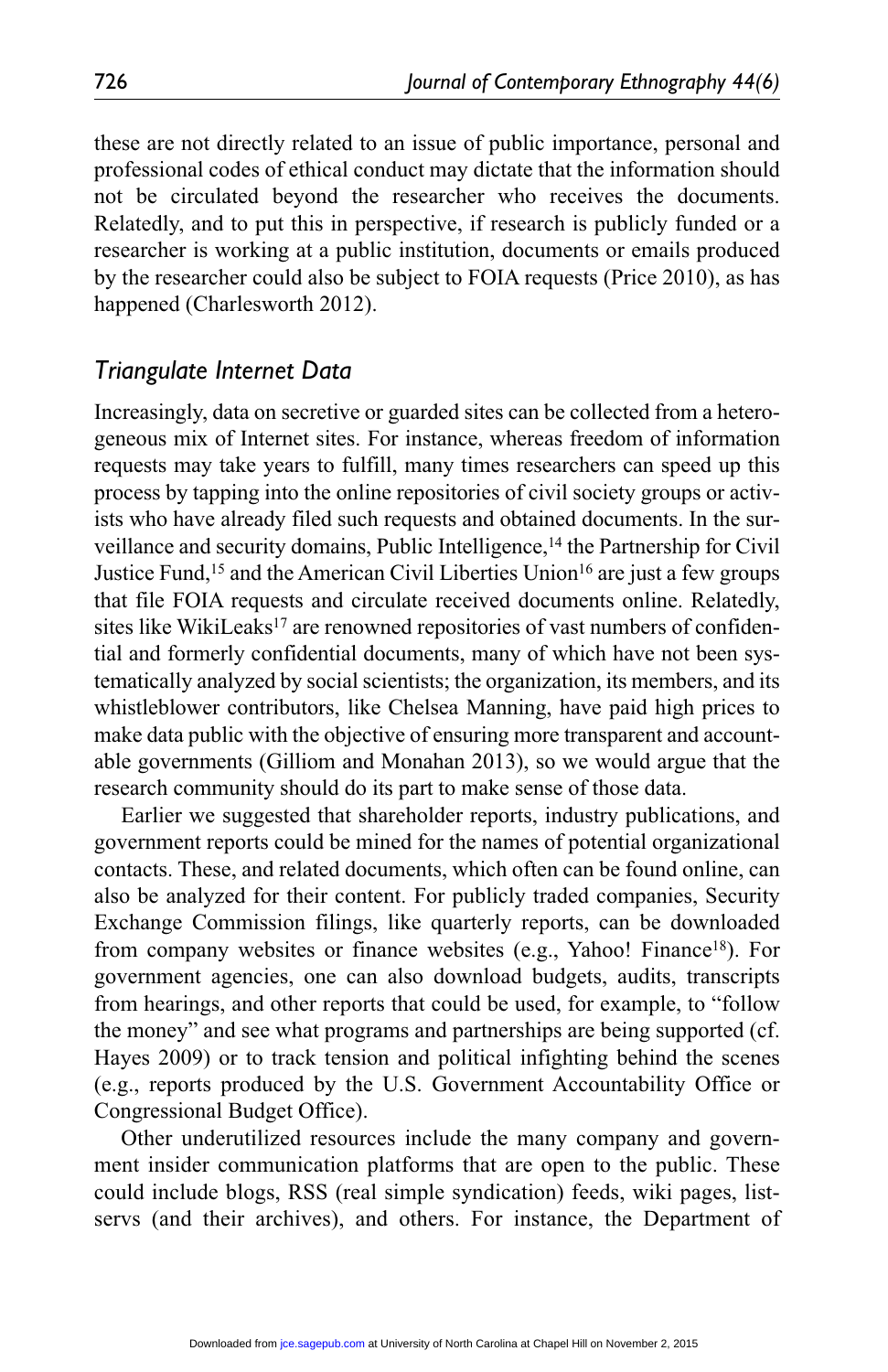Homeland Security runs a number of RSS feeds<sup>19</sup> that provide insight into stories and events about which it thinks its practitioners would like to know; these feeds could assist researchers in staying up-to-date on current homeland security developments and finding events to attend, but they could also serve as metadata or contextual data about the culture(s) of homeland security and its public face. Similarly, many local jurisdictions run their own RSS feeds that are far less polished, and therefore more interesting, than their federal-level counterparts. Simply by searching "rss feed," "blog," or "listserv"—along with the keywords of one's research area—should turn up some sites of interest.

A final related possibility is to download the entire website of an organization you are studying. Oftentimes you, and perhaps individuals at the organization, would be surprised just how many documents this could turn up: draft reports, PowerPoint presentations, minutes of meetings, photographs, old site content, directory information, and much more. Although legal guidelines pertaining to such access may differ across countries, and professional ethical standards may dictate whether you utilize this strategy or how you mobilize the data you find, it can be a highly effective way to collect raw data. From our perspective, this does not constitute hacking if all the files are openly accessible without passwords, not hidden behind security firewalls. Some of the current software for downloading entire sites includes "Sitesucker"20 for Mac platforms and "HTTrack"<sup>21</sup> for PC and Linux platforms, but many other possibilities exist.

#### *Initiate and Follow-Up on Multiple Leads Simultaneously*

Because gaining access to secretive and guarded organizations is challenging, it is quite difficult to predict the outcome when making contact with potential field sites. Many scholars use a sequential approach to pursuing leads, especially when they perceive certain organizations as more valuable or desirable for their research. The risk of this approach, however, is that a lot of time can be lost on an organization that eventually denies or reneges on the access request. In order for studies to commence as quickly as possible, we recommend contacting several organizations at once. Staggering initial contact with each potential field site can be helpful in order to learn how best to discuss the study and interact with representatives from the organizations.<sup>22</sup> Waiting for a final determination on a request, however, can cost the project months of effort and leave the researcher back at square one. If several organizations approve access, researchers are in the enviable position of being able to select their preferred field site or expanding the scope of their projects. It is also important to avoid being derailed by rejections from specific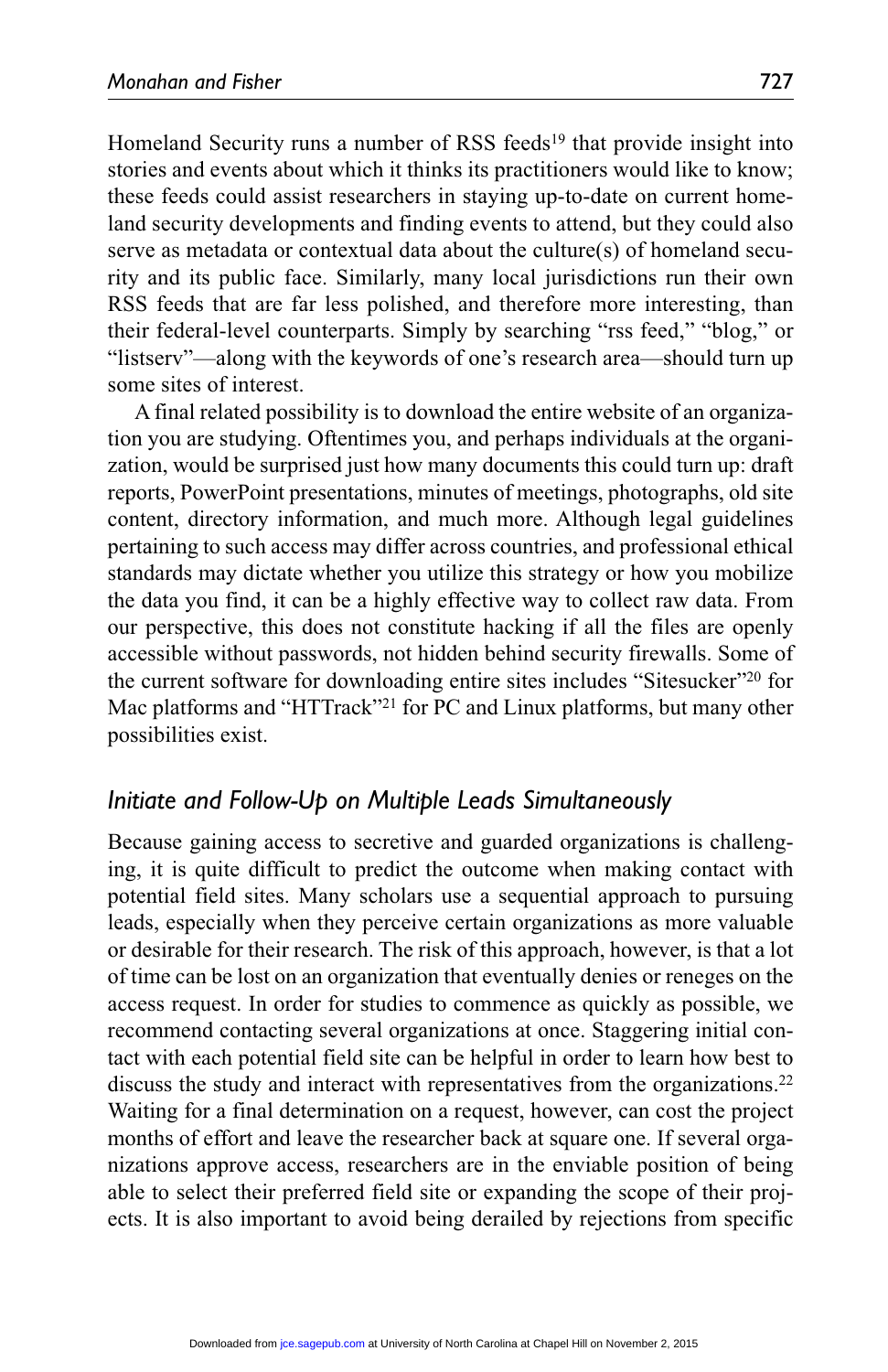organizations; working multiple leads simultaneously is often a useful mechanism to maintain momentum and morale on a project.

# **Concluding Thoughts**

We have detailed nine strategies for obtaining research access to secretive and guarded organizations, and we would be remiss not to offer a final note on research ethics. Underlying all of our suggestions for researchers' interactions with organizations is the desire to gain access to a field site but to do so in way that is respectful and authentic. We assume that researchers are not trying to play "gotcha" with their field sites but are instead mobilizing robust qualitative methods to study organizations and social phenomena. Qualitative research—and ethnographic methods in particular—can involve heightened ethical responsibility to study participants. Forming what are often temporary but nonetheless close relationships with informants is problematic when those informants might not be fully aware of or consenting to data being generated from informal conversations and observations of their daily practices. In some instances, informants might even experience a betrayal of trust when the data collection has concluded and the researcher begins publishing (Bosk 2001). While it might not be possible to avoid these misunderstandings, researchers do have the obligation to remain open minded and fair in their representations of the individuals and organizations they study.

Accurately and meaningfully representing research to potential informants can be difficult. Scholars should see their interactions with representatives at conferences or through cold calls as opportunities to create alternative frames for their projects that can help establish common ground with organizations so they can more fully understand the value of participating in social science research. Likewise, we see our recommendation to coordinate coincidence and make barely announced visits as a way to help a busy organization prioritize an outsider's schedule, project timeline, and resources; participation in such research should always be voluntary. Finally, even when data about organizations are obtained through indirect access—through third-party informants, freedom of information requests, or Internet sources, there is still an ethical obligation to consider when and how it is appropriate to name organizations or keep their identities and communications confidential.

We decided to highlight the access strategies we have used successfully because we know firsthand how challenging it can be to conduct ethnographic and qualitative research on secretive and guarded organizations. We also know how intellectually rewarding and socially relevant it can be to investigate companies, government agencies, and other organizations that tend to eschew outside scrutiny. While there is no one formula for gaining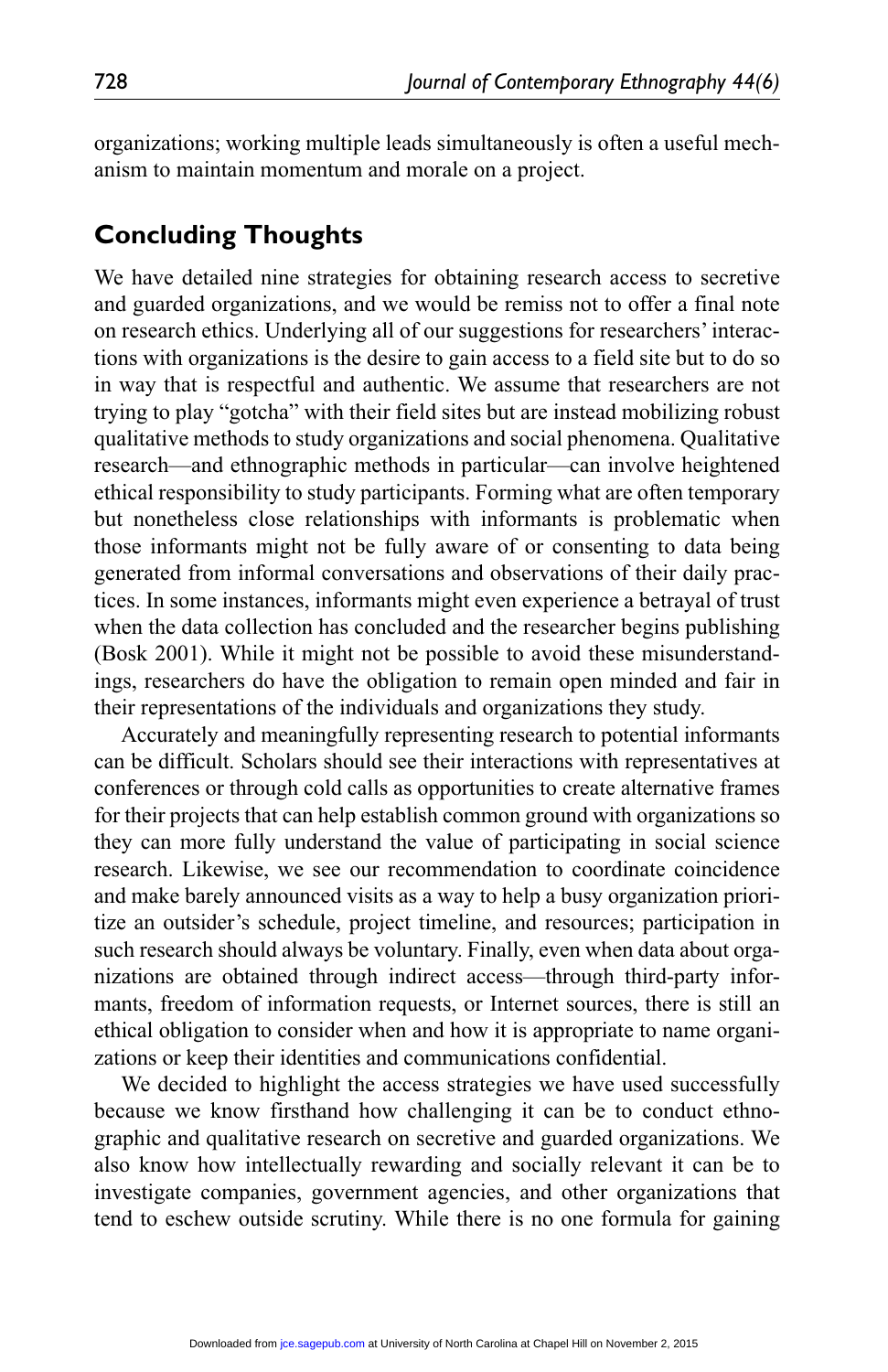access that will be effective with all organizations, our nine strategies should underscore both the need to persevere and be creative in trying different approaches with potential informants.

#### **Declaration of Conflicting Interests**

The author(s) declared no potential conflicts of interest with respect to the research, authorship, and/or publication of this article.

# **Funding**

The author(s) disclosed receipt of the following financial support for the research, authorship, and/or publication of this article: Research reported in this publication was supported by the National Cancer Institute of the National Institutes of Health under award number R21CA131880. The content is solely the responsibility of the authors and does not necessarily represent the official views of the National Institutes of Health. This material is also based upon work supported by the National Science Foundation under grant numbers SES 0957283, 0957037, 1339199, 0642797 and 0907993. Any opinions, findings, conclusions, or recommendations expressed in this material are those of the authors and do not necessarily reflect the views of the National Science Foundation.

# **Notes**

- 1. It is important to keep in mind that just because organizations are secretive or guarded does not mean that their members are engaged in illegal or unethical activities. Just as surveillance studies scholars debunk the pervasive rhetoric of "If you're not doing anything wrong, then you shouldn't have anything to hide," the same insights can apply to hard-to-access organizations: their members may not be doing anything wrong, per se, but may nonetheless have plenty of valid reasons to want to avoid scrutiny and reproduce "firewall cultures" (Monahan 2005).
- 2. Power differentials are always present for all research, of course, but some claim that the relative power of elites over researchers challenges usual practices of data collection (Nader 1972), often requiring compromises on the part of researchers (Adler and Adler 1993; Bradshaw 2001). The shift toward a reflexive approach to "anthropology as cultural critique" (Marcus and Fischer 1986), as well as feminist and participatory action research approaches (Eubanks 2011; Fine et al. 2003; Katz 1994; Nast 1994; Smith 2006), force a recognition of the ever-present power relationships in research and challenge researchers to address seriously the ethics of those engagements and their outcomes.
- 3. Scholars have productively problematized the implied exceptionalism of methodological treatments of so-called elite informants (Smith 2006), rightly pointing out the difficulty and sometimes dangerousness of conducting fieldwork on marginalized populations (e.g., Bourgois 1995).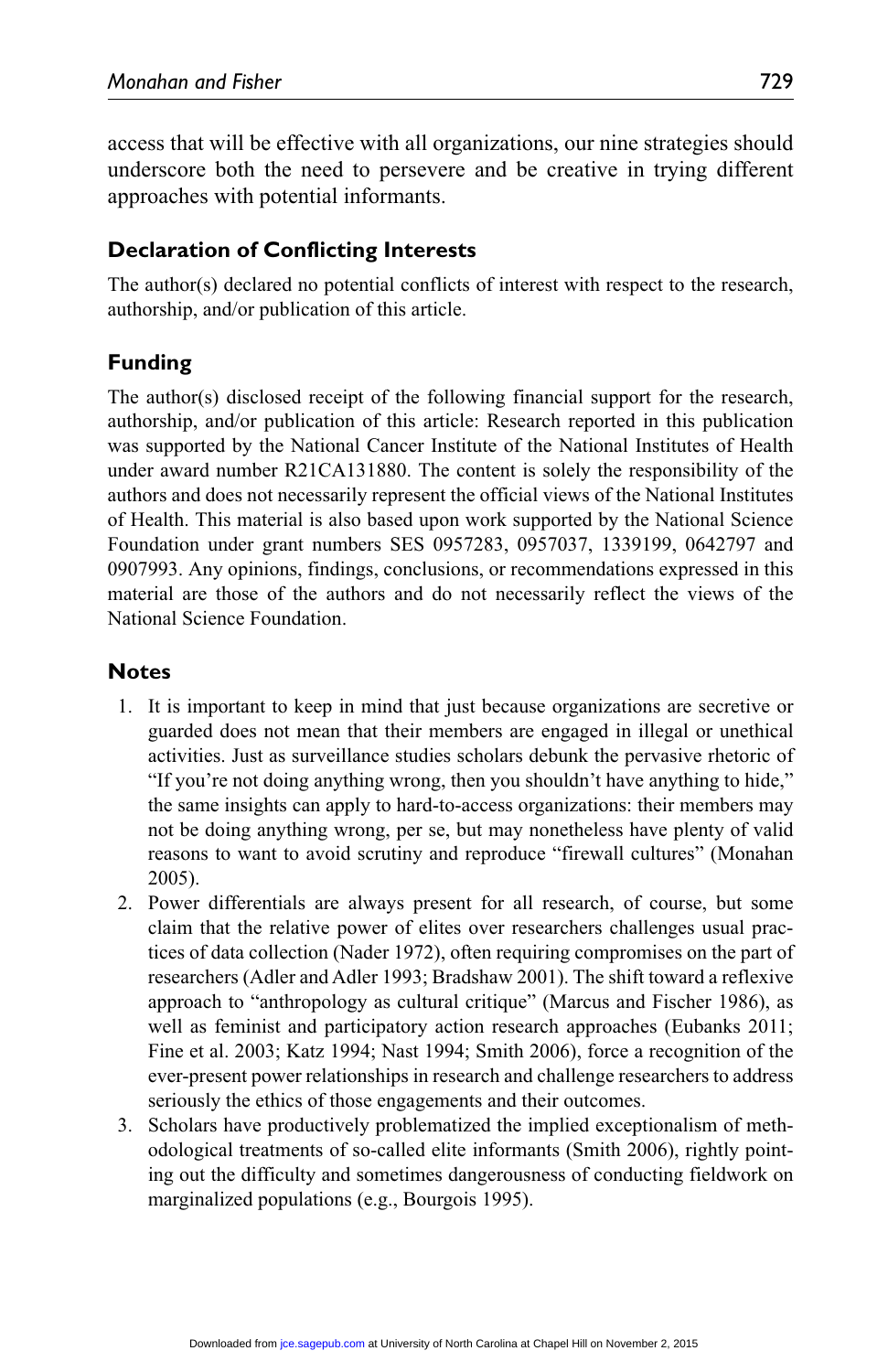- 4. See Diamond (1992) for an example of some of the nuances of this kind of covert research. In his project on nursing homes, Diamond was not proactive about explaining his study or obtaining informed consent, but if participants asked whether he was conducting research, he would provide an honest response.
- 5. For a contextualization of some of the debates about deceptive research in sociology, see Allen (1997). Others assert that ethnographers routinely deceive their informants, whether intentionally or unintentionally (Bosk 2001; Fine 1993). More recently, Van den Hoonaard (2011) cautiously supports covert research, claiming that institutional review boards (IRBs) and other researchers "must replace their gut reaction [against covert research] with a thoughtful consideration of the researcher's *intentions* and the social setting where the research is conducted" (253, emphasis added). Focusing on the intentions of researchers, however, is a problematic way to determine the ethics of the research because few—if any—investigators would aim to harm their research participants. Instead, ethics review boards must consider the likely harms that can come to participants and the investigators' plans to minimize those harms. In the context of covert research in which participants do not know that they are being studied, it is all the more important to minimize unintentional harms that can occur. Similarly, while on some level all social science research may rely on good intentions, with proper informed consent research subjects may elect to minimize or negotiate their exposure to researchers, selectively reveal information based on their knowledge of the study, or decide not to participate at all. With covert research, informants may be denied these options.
- 6. This has led some scholars to propose alternative interview modalities specifically designed for technoscientific research (Undheim 2006).
- 7. [http://publicintelligence.net/.](http://publicintelligence.net/)
- 8. We have found in our various research projects that informants of all levels of education have difficulty understanding what a "professor" actually is. Many understand that students are engaged in research as they pursue their degrees, but they have an image of professors as teachers. Thus, it is best to be explicit and use the words "professor" *and* "researcher" when explaining who we are and why we are contacting them.
- 9. Gender dynamics certainly affect interactions with potential informants even when researchers are not intentionally mobilizing stereotypical gender roles. In our collaborative research, we witnessed marked differences particularly in how software and biomedical engineers treated each of us. Male information technology workers, in particular, were much more eager to talk with a female researcher. Knowing that gender—as well as race and other sociodemographic characteristics—has the potential to enable or impede access indicates that collaborative teams consisting of diverse researchers may increase success in setting up field sites.
- 10. This builds upon the methodological insights described by Scott, Richards, and Martin (1990) in their analysis of social studies of controversies. In their view, power imbalances between organizations or groups involved in scientific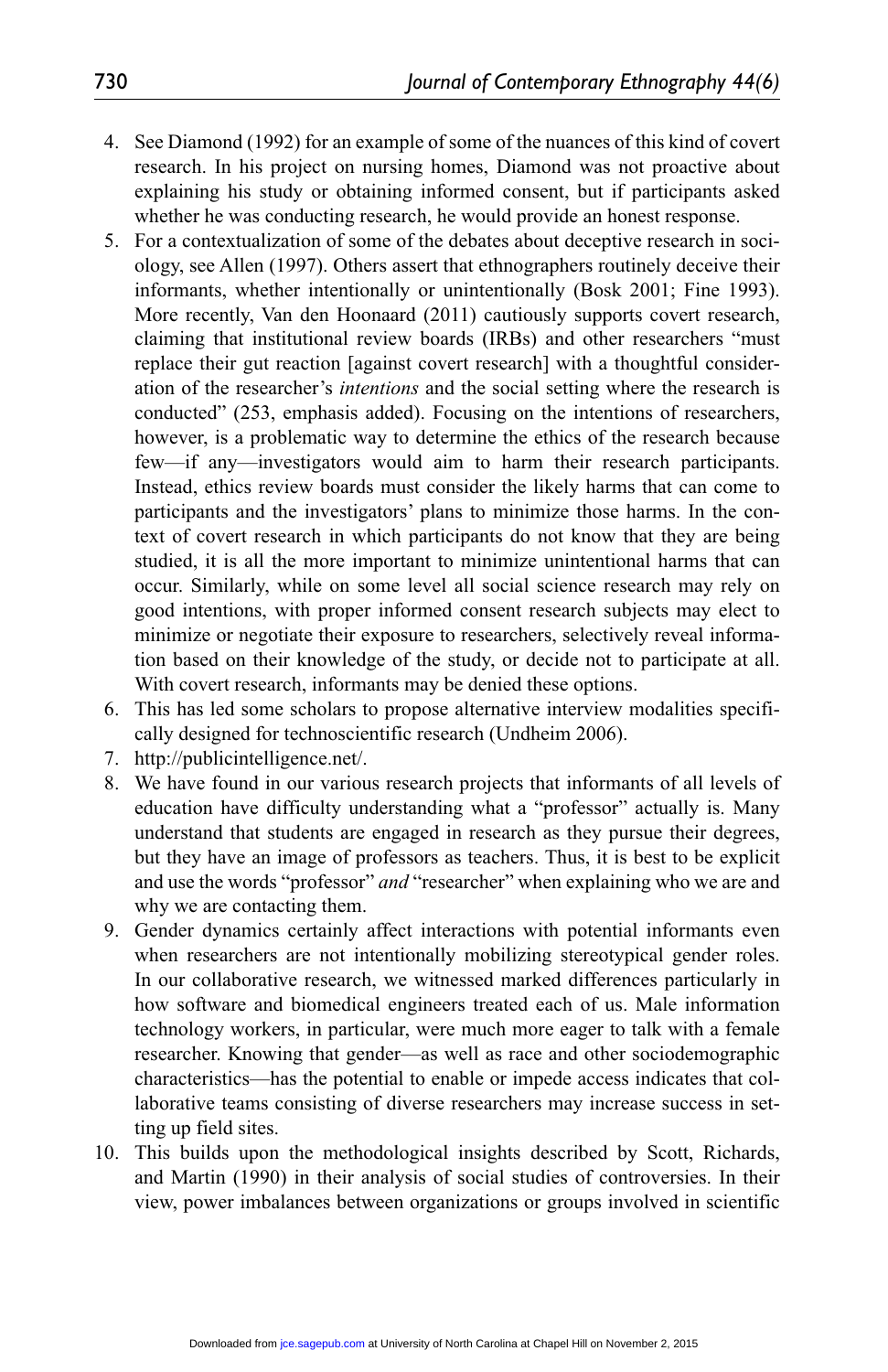controversies make the researcher a "captive" of debate. When a researcher takes a fringe group seriously, the more established group will become suspicious of the researcher and limit her access to their organization. At the same time, the fringe group is likely to provide fuller access because the research helps to legitimate the claims it is making. With unequal access to the two sides, a symmetrical analysis of the controversy is difficult or impossible to achieve.

- 11. One pitfall to the use of NDAs is that legal teams within an organization can be resistant to creating a new NDA that is specific to the research being proposed. Often when organizations have a template NDA they use with clients or others, they simply want researchers to sign these. Researchers need to be careful in these contexts so that they will be able to conduct their research. We have signed template NDAs on the condition that the legal team also sign a memorandum of understanding (MOU) that we have prepared that is directly applicable to the research and access being requested.
- 12. [http://www.ascr.usda.gov/foia\\_cr\\_sample.html.](http://www.ascr.usda.gov/foia_cr_sample.html)
- 13. [http://www.foia.gov/report-makerequest.html.](http://www.foia.gov/report-makerequest.html)
- 14. [http://publicintelligence.net/.](http://publicintelligence.net/)
- 15. <http://www.justiceonline.org/>.
- 16. <http://www.aclu.org/>.
- 17. [http://wikileaks.org/.](http://wikileaks.org/)
- 18. <http://finance.yahoo.com/>.
- 19. <http://www.dhs.gov/subscribe>.
- 20. <http://www.sitesucker.us/mac/mac.html>.
- 21. [http://www.httrack.com/.](http://www.httrack.com/)
- 22. Researchers must also answer the difficult question of which organizational level (e.g., bottom, middle, top) they should approach in order to request access. This necessarily depends on the culture of the organization, which may be difficult to know sufficiently in advance. As a rule, if an organization is firmly centralized and hierarchical, approval from someone at the top is more likely to be necessary. If there are multiple sites within a decentralized organization, then local-level approval may in fact cultivate deeper access and trust, as has been demonstrated with research on large public schools systems, for example (Monahan 2005).

#### **References**

- Adler, Patricia A., and Peter Adler. 1993. "Ethical Issues in Self-Censorship: Ethnographic Research on Sensitive Topics." In *Researching Sensitive Topics*, edited by C. M. Renzetti and R. M. Lee, 249–66. London: Sage.
- Allen, Charlotte. 1997. "Spies Like Us: When Sociologists Deceive Their Subjects." Lingua Franca, November. [http://linguafranca.mirror.theinfo.org/9711/9711.](http://linguafranca.mirror.theinfo.org/9711/9711.allen.html) [allen.html](http://linguafranca.mirror.theinfo.org/9711/9711.allen.html) (accessed May 16, 2013).
- Balch, Robert W., and David Taylor. 1977. "Seekers and Saucers: The Role of the Cultic Milieu in Joining a UFO Cult." *American Behavioral Scientist* 20 (6): 839–60.
- Ball, Kirstie, and Kevin D. Haggerty. 2005. "Editorial: Doing Surveillance Studies." *Surveillance & Society* 3 (2/3): 129–38.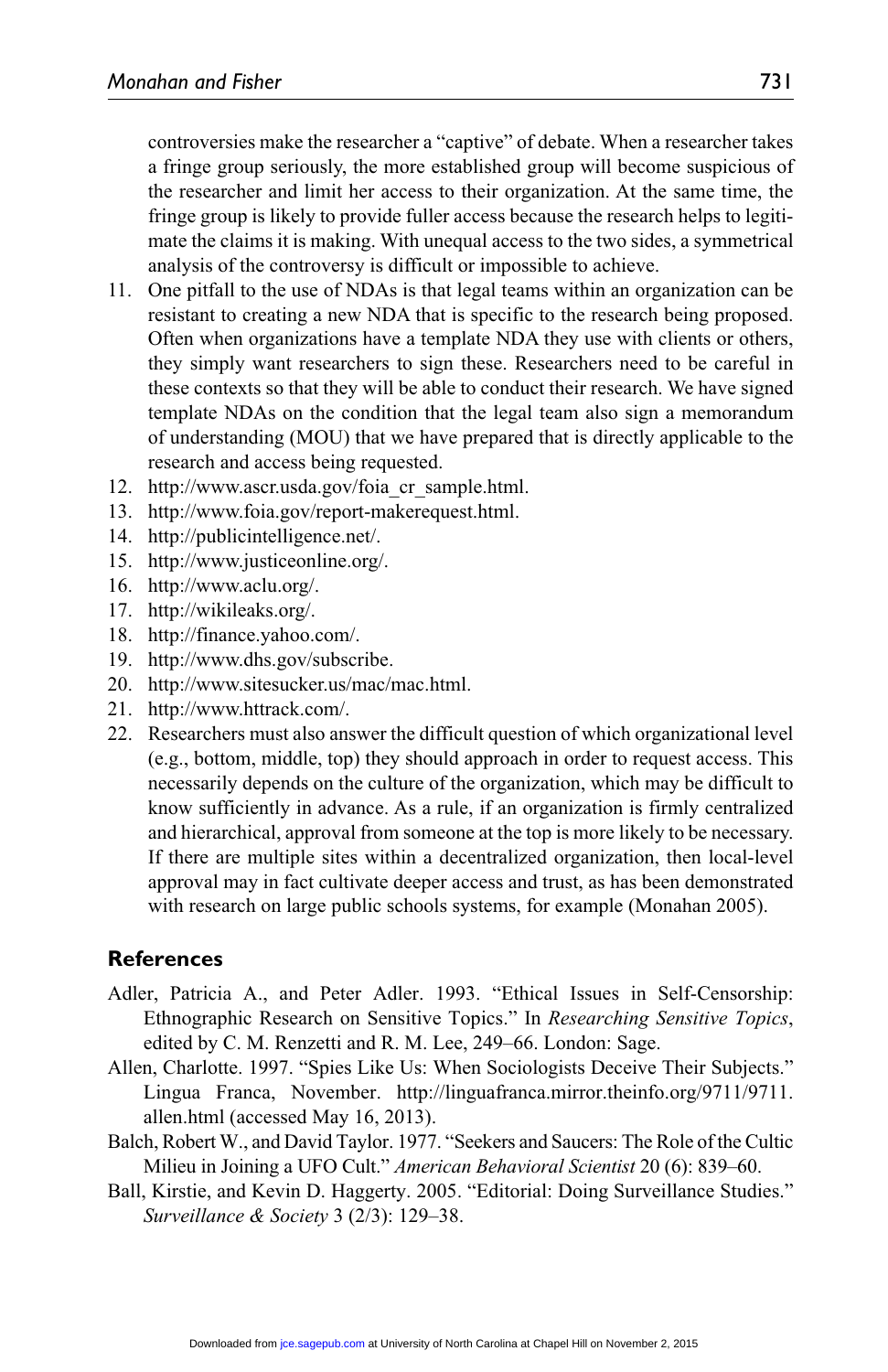- Barnes, Barry, and Donald MacKenzie. 1979. On the Role of Interests in Scientific Change. In *On the Margins of Science: The Social Construction of Rejected Knowledge*, edited by R. Wallis, 49–66. Keele, Staffordshire: University of Keele.
- Becker, Howard S. 1998. *Tricks of the Trade: How to Think about Your Research While You're Doing It*. Chicago: University of Chicago Press.
- Berg, Bruce L. 2009. *Qualitative Research Methods for the Social Sciences*, 7th edition. Upper Saddle River, NJ: Pearson Prentice Hall.
- Bosk, Charles L. 2001. "Irony, Ethnography, and Informed Consent." In *Bioethics in Social Context*, edited by B. Hoffmaster, 199–220. Philadelphia: Temple University Press.
- Bourgois, Philippe. 1995. *In Search of Respect: Selling Crack in El Barrio*. Cambridge: Cambridge University Press.
- Brace-Govan, Jan. 2004. "Issues in Snowball Sampling: The Lawyer, the Model and Ethics." *Qualitative Research Journal* 4 (1): 52–60.
- Bradshaw, Matt. 2001. "Contracts and Member Checks in Qualitative Research in Human Geography: Reason for Caution?" *Area* 33 (2): 202–11.
- Burgess, Robert G. 1991. "Sponsors, Gatekeepers, Members, and Friends: Access in Educational Settings. In *Experiencing Fieldwork: An Inside View of Qualitative Research*, edited by W. Shaffir and R. A. Stebbins, 43–52. Newbury Park, CA: Sage.
- Charlesworth, Andrew. 2012. "Data Protection, Freedom of Information and Ethical Review Committees." *Information, Communication & Society* 15 (1): 85–103.
- Charmaz, Kathy. 2006. *Constructing Grounded Theory: A Practical Guide through Qualitative Analysis*, 2nd edition. Thousand Oaks, CA: Sage.
- Chong, Kelly H. 2008. "Coping with Conflict, Confronting Resistance: Fieldwork Emotions and Identity Management in a South Korean Evangelical Community." *Qualitative Sociology* 31 (4): 369–90.
- Cochrane, Allan. 1998. "Illusions of Power: Interviewing Local Elites." *Environment and Planning A* 30 (12): 2121–32.
- Diamond, Timothy. 1992. *Making Gray Gold: Narratives of Nursing Home Care*. Chicago: University of Chicago Press.
- Emerson, Robert M. 2001. *Contemporary Field Research: Perspectives and Formulations*, 2nd edition. Prospect Heights, IL: Waveland Press.
- Eubanks, Virginia. 2011. *Digital Dead End: Fighting for Social Justice in the Information Age*. Cambridge: MIT Press.
- Feldman, Martha S., Jeannine Bell, and Michele Tracy Berger. 2003. *Gaining Access: A Practical and Theoretical Guide for Qualitative Researchers*. Walnut Creek, CA: AltaMira Press.
- Fine, Gary Alan. 1993. "Ten Lies of Ethnography: Moral Dilemmas of Field Research." *Journal of Contemporary Ethnography* 22 (3): 267–94.
- Fine, Michelle, and Maria Elena Torre. 2004. "Re-membering Exclusions: Participatory Action Research in Public Institutions." *Qualitative Research in Psychology* 1:15–37.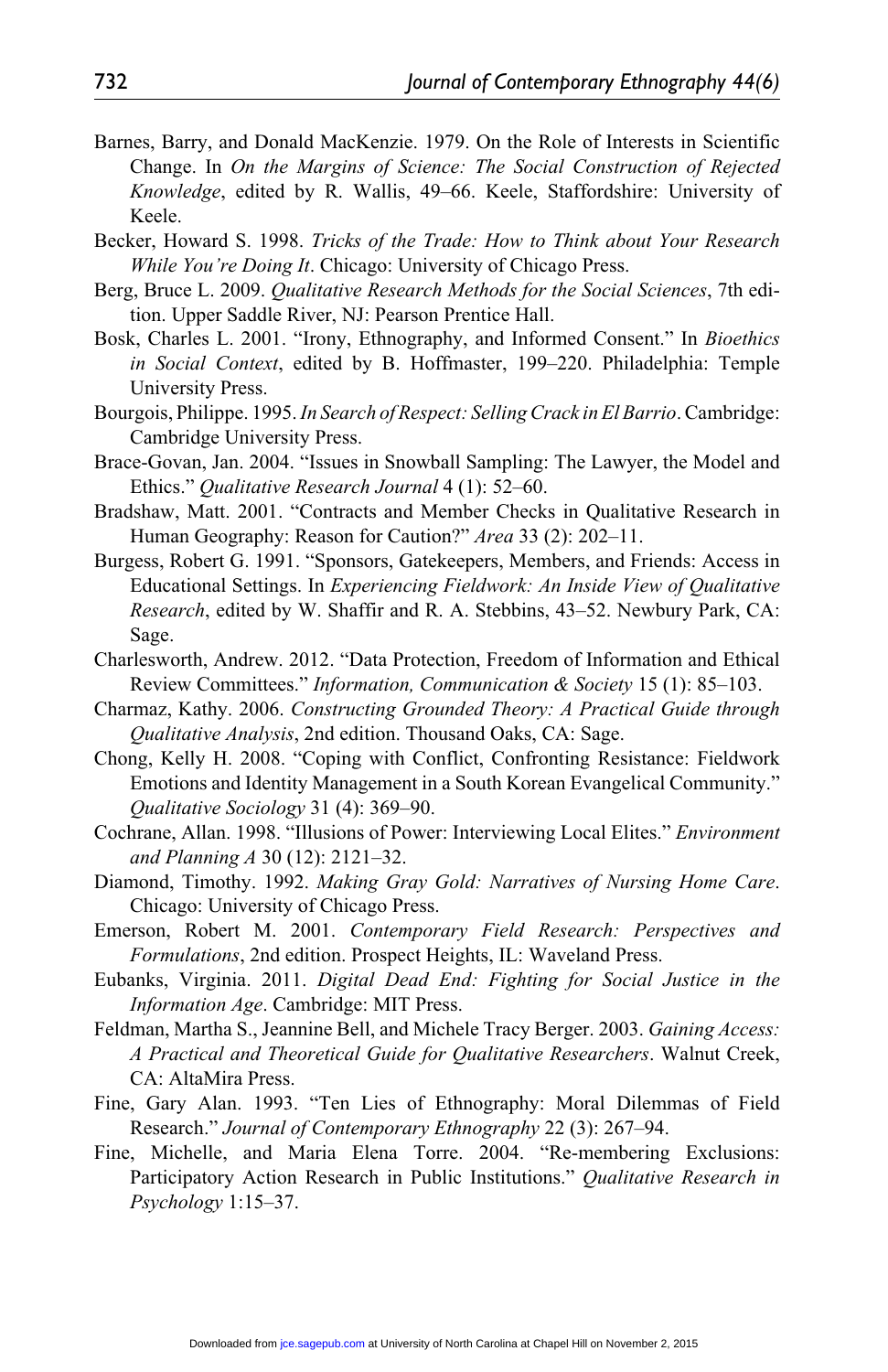- Fine, Michelle, Maria Elena Torre, Kathy Boudin, Iris Bowen, Judith Clark, Donna Hylton, Migdalia Martinez, Missy, Rosemarie A. Roberts, Pamela Smart, and Debora Upegui. 2003. "Participatory Action Research: Within and beyond Bars." In *Qualitative Research in Psychology: Expanding Perspectives in Methodology and Design*, edited by P. Camic, J. E. Rhodes, and L. Yardley, 173–98. Washington, DC: American Psychological Association.
- Fisher, Jill A. 2015. "Stopped Hearts, Amputated Toes and NASA: Contemporary Legends among Healthy Volunteers in US Phase I Clinical Trials." *Sociology of Health and Illness* 37 (1): 127–42.
- Fisher, Jill A., and Torin Monahan. 2011. "The 'Biosecuritization' of Healthcare Delivery: Examples of Post-9/11 Technological Imperatives." *Social Science & Medicine* 72 (4): 545–52.
- Fisher, Jill A., and Torin Monahan. 2012. "Evaluation of Real-Time Location Systems in Their Hospital Contexts." *International Journal of Medical Informatics* 81 (10): 705–12.
- Gilliom, John, and Torin Monahan. 2013. *SuperVision: An Introduction to the Surveillance Society*. Chicago: University of Chicago Press.
- Guishard, Monique. 2008. "The False Paths, the Endless Labors, the Turns Now This Way and Now That: Participatory Action Research, Mutual Vulnerability, and the Politics of Inquiry." *Urban Review* 41 (1): 85–105.
- Gusterson, Hugh. 1997. "Studying Up Revisited." *PoLAR* 20 (1): 114–19.
- Gusterson, Hugh. 2004. *People of the Bomb: Portraits of America's Nuclear Complex*. Minneapolis: University of Minnesota Press.
- Haggerty, Kevin D. 2009. "Methodology as a Knife Fight: The Process, Politics and Paradox of Evaluating Surveillance." *Critical Criminology* 17 (4): 277–91.
- Haraway, Donna J. 1991. *Simians, Cyborgs, and Women: The Reinvention of Nature*. New York: Routledge.
- Hayes, Ben. 2009. "Neoconopticon: The EU Security-Industrial Complex: Statewatch and the Transnational Institute." <http://www.tni.org/sites/>[www.tni.org/files/](www.tni.org/files/download/neoconopticon_0.pdf) [download/neoconopticon\\_0.pdf](www.tni.org/files/download/neoconopticon_0.pdf) (accessed May 17, 2013).
- Helmreich, Stefan. 2009. *Alien Ocean: Anthropological Voyages in Microbial Seas*. Berkeley: University of California Press.
- Hertz, Rosanna, and Jonathan B. Imber. 1993. "Fieldwork in Elite Settings (Introduction)." *Journal of Contemporary Ethnography* 22 (1): 3–6.
- Hess, David J. 1997. "If You're Thinking of Living in STS: A Guide for the Perplexed." In *Cyborgs and Citadels: Anthropological Interventions in Emerging Sciences and Technologies*, edited by G. L. Downey and J. Dumit. Santa Fe, NM: School of American Research Press.
- Humphreys, Laud. 1970. *Tearoom Trade: Impersonal Sex in Public Places*. Chicago: Aldine.
- Katz, Cindi. 1994. "Playing the Field: Questions of Fieldwork in Geography." *Professional Geographer* 64 (1): 67–72.
- Kezar, Adrianna. 2003. "Transformational Elite Interviews: Principles and Problems." *Qualitative Inquiry* 9 (3): 395–415.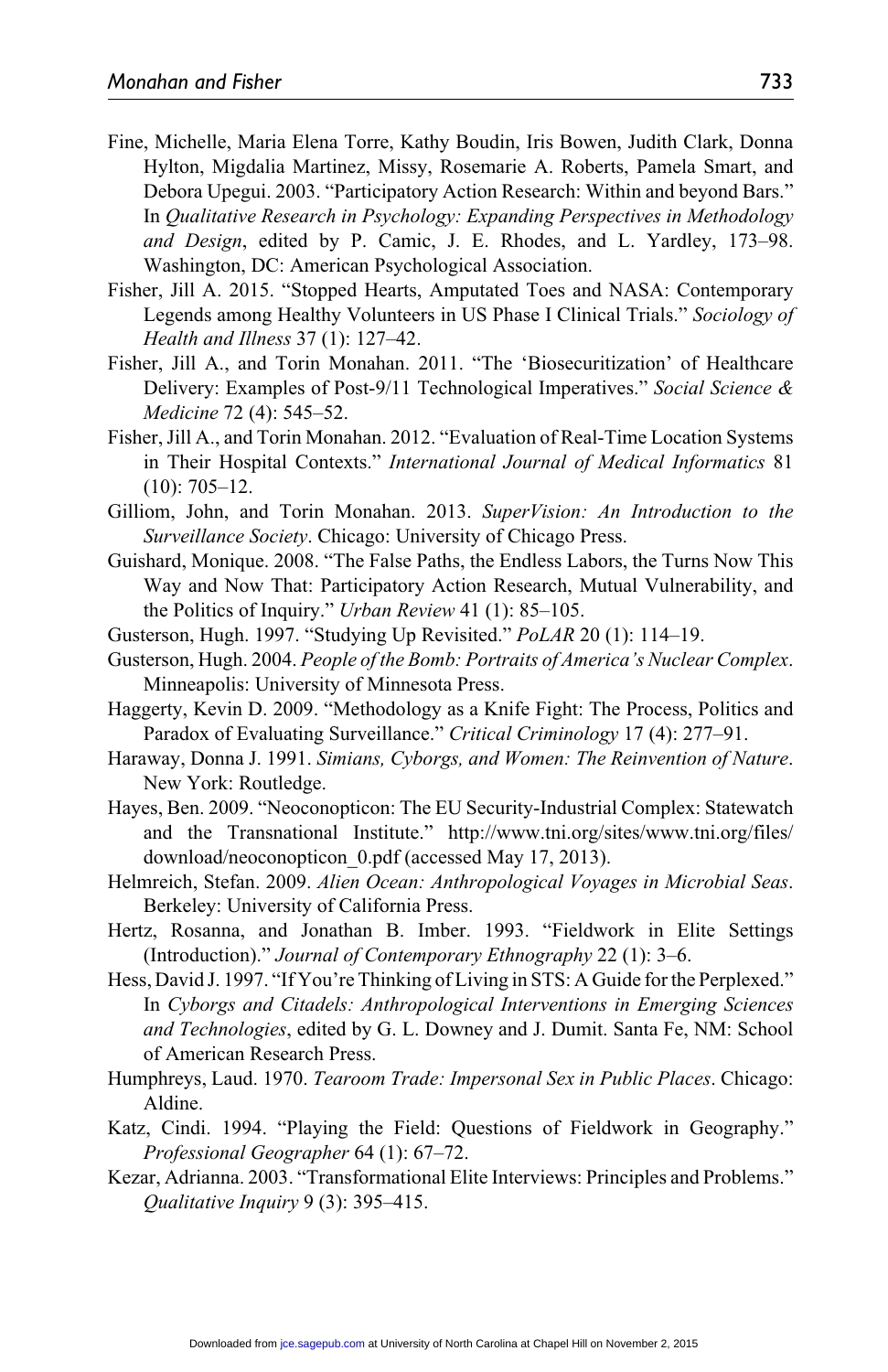- Latour, Bruno, and Steve Woolgar. 1986. *Laboratory Life: The Construction of Scientific Facts*. Princeton, NJ: Princeton University Press.
- Leo, Richard A. 1995. "Trial and Tribulations: Courts, Ethnography, and the Need for an Evidentiary Privilege for Academic Researchers." *American Sociologist* 26 (1): 113–34.
- Lofland, John, and Lyn H. Lofland. 1995. *Analyzing Social Settings: A Guide to Qualitative Observation and Analysis*, 3rd edition. Belmont, CA: Wadsworth.
- MacLeish, Kenneth T. 2013. *Making War at Fort Hood: Life and Uncertainty in a Military Community*. Princeton, NJ: Princeton University Press.
- Marcus, George E., and Michael M. J. Fischer. 1986. *Anthropology as Cultural Critique: An Experimental Moment in the Human Sciences*. Chicago: University of Chicago Press.
- Martin, Brian. 1993. "The Critique of Science Becomes Academic." *Science, Technology, and Human Values* 18 (2): 247–59.
- McDowell, Linda. 1998. "Elites in the City of London: Some Methodological Considerations." *Environment and Planning A* 30 (12): 2133–46.
- Monahan, Torin. 2005. *Globalization, Technological Change, and Public Education*. New York: Routledge.
- Monahan, Torin. 2008. "Editorial: Surveillance and Inequality." *Surveillance & Society* 5 (3): 217–26.
- Monahan, Torin. 2011. "Surveillance as Cultural Practice." *The Sociological Quarterly* 52 (4): 495–508.
- Monahan, Torin, and Jill A. Fisher. 2010. "Benefits of 'Observer Effects': Lessons from the Field." *Qualitative Research* 10 (3): 357–76.
- Monahan, Torin, and Jill A. Fisher. 2011. "Surveillance Impediments: Recognizing Obduracy with the Deployment of Hospital Information Systems." *Surveillance & Society* 9 (1/2): 1–16.
- Monahan, Torin, and Priscilla M. Regan. 2012. "Zones of Opacity: Data Fusion in Post-9/11 Security Organizations." *Canadian Journal of Law and Society* 27 (3): 301–17.
- Mumby, Dennis K. 2005. "Theorizing Resistance in Organization Studies: A Dialectical Approach." *Management Communication Quarterly* 19 (1): 19–44.
- Nader, Laura. 1972. "Up the Anthropologist: Perspectives Gained from Studying Up." In *Reinventing Anthropology*, edited by D. H. Hymes, 285–311. New York: Pantheon.
- Nast, Heidi J. 1994. "Women in the Field: Critical Feminist Methodologies and Theoretical Perspectives." *Professional Geographer* 46 (1): 54–66.
- Ortner, Sherry B. 2010. "Access: Reflections on Studying Up in Hollywood." *Ethnography* 11 (2): 211–33.
- Ostrander, Susan A. 1993. "'Surely You're Not in This Just to Be Helpful': Access, Rapport and Interviews in Three Studies of Elites." *Journal of Contemporary Ethnography* 22 (1): 7–27.
- Patton, Michael Quinn. 2002. *Qualitative Research and Evaluation Methods*, 3rd edition. Thousand Oaks, CA: Sage.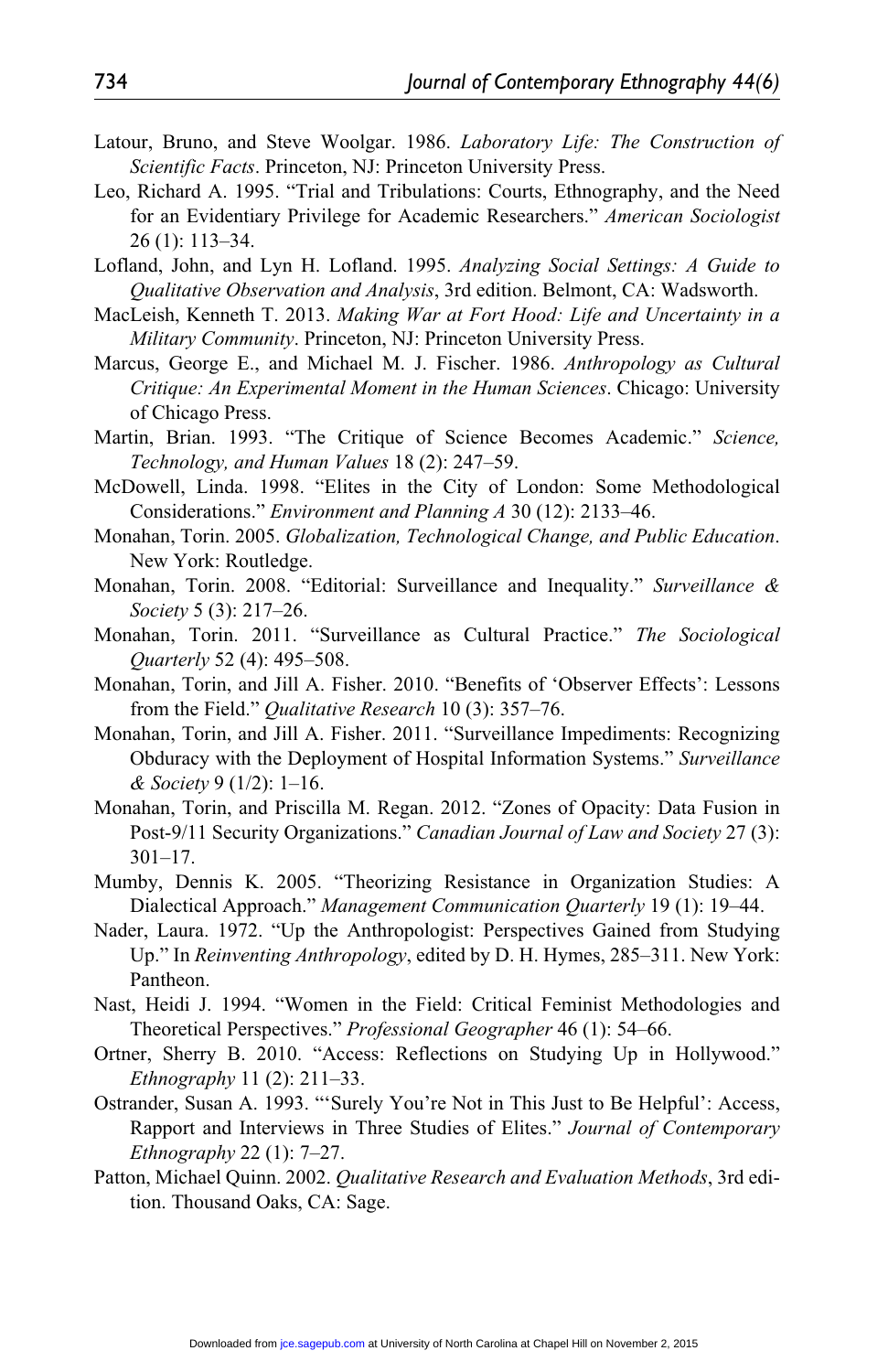- Price, David H. 1997. "Anthropological Research and the Freedom of Information Act." *Cultural Anthropology Methods* 9 (1): 12–15.
- Price, David H. 2010. "Using the Freedom of Information Act as an Anthropological Tool." *News: A Publication of the Society for Applied Anthropology*. [http://](http://sfaanews.sfaa.net/2010/08/19/using-the-freedom-of-information-act-as-an-anthropological-tool/) [sfaanews.sfaa.net/2010/08/19/using-the-freedom-of-information-act-as-an](http://sfaanews.sfaa.net/2010/08/19/using-the-freedom-of-information-act-as-an-anthropological-tool/)[anthropological-tool/](http://sfaanews.sfaa.net/2010/08/19/using-the-freedom-of-information-act-as-an-anthropological-tool/) (accessed May 17, 2013).
- Restivo, Sal. 1988. "Modern Science as a Social Problem." *Social Problems* 35 (3): 206–25.
- Scott, Pam, Evelleen Richards, and Brian Martin. 1990. "Captives of Controversy: The Myth of the Neutral Social Researcher in Contemporary Scientific Controversies." *Science, Technology, and Human Values* 15 (4): 474–94.
- Scott, Susie, Tamsin Hinton-Smith, Vuokko Harma, and Karl Broome. 2012. "The Reluctant Researcher: Shyness in the Field." *Qualitative Research* 12 (6): 715–34.
- Shostak, Sara. 2013. *Exposed Science: Genes, the Environment, and the Politics of Population Health*. Berkeley: Univesity of California Press.
- Smith, Katherine E. 2006. "Problematising Power Relations in 'Elite' Interviews." *Geoforum* 37 (4): 643–53.
- Stark, Rodney, and Lynne Roberts. 2002. *Contemporary Social Research Methods*, 3rd edition. Belmont, CA: Wadsworth/Thomson Learning.
- Stephens, Neil. 2007. "Collecting Data from Elites and Ultra Elites: Telephone and Face-to-Face Interviews with Macroeconomists." *Qualitative Research* 7 (2): 203–16.
- Tewksbury, Richard. 2001. "Acting Like an Insider: Studying Hidden Environments as a Potential Participant." In *Extreme Methods: Innovative Approaches to Social Science Research*, edited by J. M. Miller and R. A. Tewksbury, 4–12. Boston: Allyn & Bacon.
- Thomas, Robert J. 1994. "Interviewing Important People in Big Companies." *Journal of Contemporary Ethnography* 22 (1): 80–96.
- Traweek, Sharon. 1988. *Beamtimes and Lifetimes: The World of High Energy Physicists*. Cambridge, MA: Harvard University Press.
- Undheim, Trond Arne. 2006. "Getting Connected: How Sociologists Can Access the High Tech Élite." In *Emergent Methods in Social Research*, edited by S. N. Hesse-Biber and P. Leavy, 13–42. Thousand Oaks, CA: Sage.
- Vallance, Roger J. 2001. "Gaining Access: Introducing Referred Approval." *Issues In Educational Research* 11 (2): 65–73.
- Van den Hoonaard, Will C. 2011. *The Seduction of Ethics: Transforming the Social Sciences*. Toronto: University of Toronto Press.
- Walby, Kevin, and Mike Larsen. 2011. "Access to Information and Freedom of Information Requests: Neglected Means of Data Production in the Social Sciences." *Qualitative Inquiry* 18 (1): 31–42.
- Weiss, Robert Stuart. 1994. *Learning from Strangers: The Art and Method of Qualitative Interview Studies*. New York: Free Press.
- Woodhouse, Edward, David Hess, Steve Breyman, and Brian Martin. 2002. "Science Studies and Activism: Possibilities and Problems for Reconstructivist Agendas." *Social Studies of Science* 32 (2): 297–319.